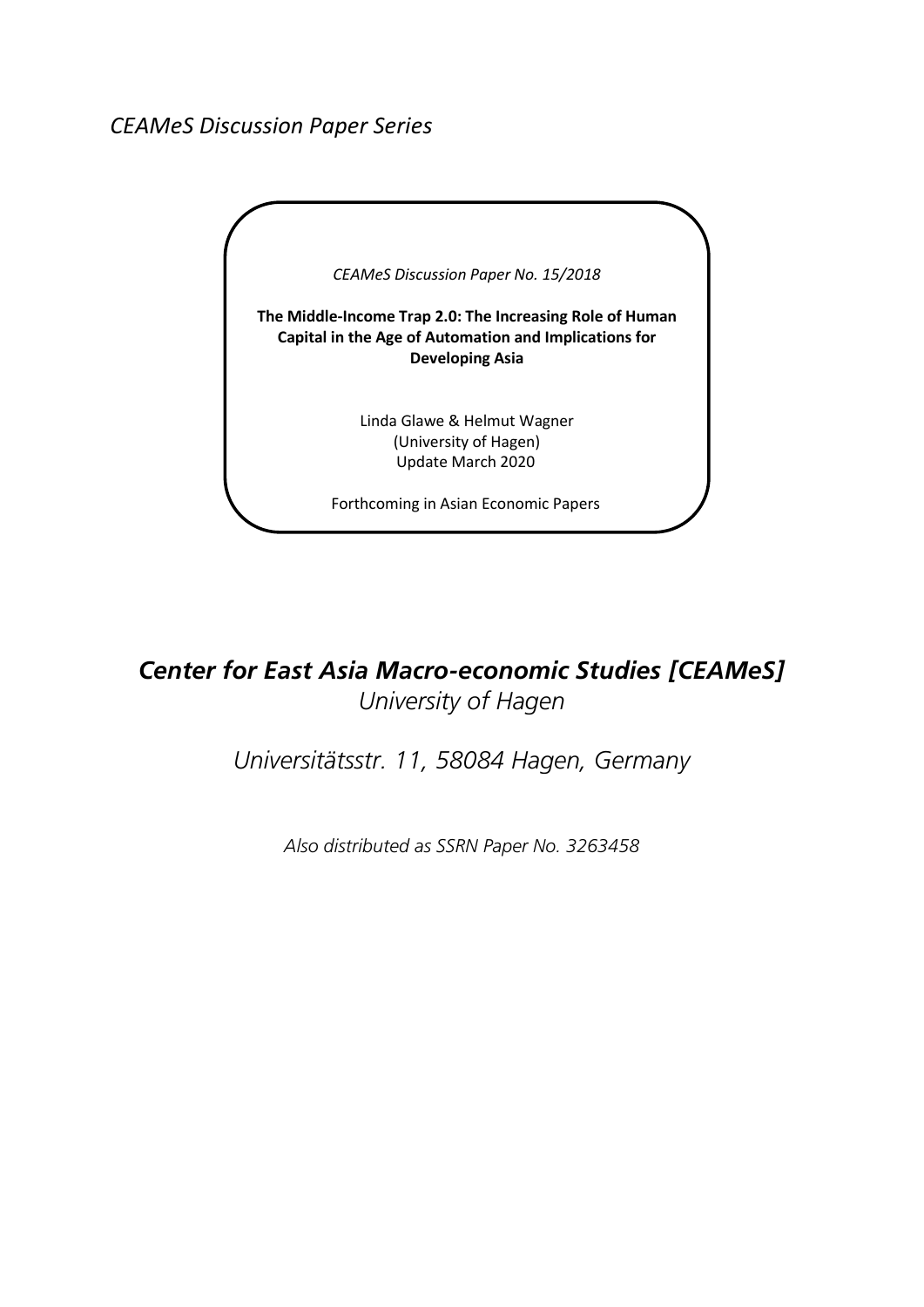### **The Middle-Income Trap 2.0: The Increasing Role of Human Capital in the Age of Automation and Implications for Developing Asia\***

Linda Glawe<sup>a</sup> and Helmut Wagner<sup>b</sup>

*Forthcoming in Asian Economic Papers* 

Abstract: We modify the concept of the middle-income trap (MIT) against the background of the Fourth Industrial Revolution and the (future) challenges of automation (creating the concept of the "MIT 2.0") and discuss the implications for developing Asia. In particular, we analyze the impacts of automation, artificial intelligence, and digitalization on the growth drivers of emerging market economies and the MIT mechanism. Our findings suggest that improving human capital accumulation, particularly the upgrading of skills needed with the rapid advance of automation, will be key success factors for overcoming the MIT 2.0.

**Keywords:** automation; human capital; middle-income trap; developing Asia; economic growth and development; employment

**JEL Classification:** J24, O10, O11, O15, O33, O47, O53

\_\_\_\_\_\_\_\_\_\_\_\_\_\_\_\_\_\_\_\_\_\_\_\_

<sup>&</sup>lt;sup>a, b</sup> University of Hagen, Faculty of Economics, Chair of Macroeconomics, 58084 Hagen, Germany, phone +4923319872640, fax +492331987391, e-mail [linda.glawe@fernuni-hagen.de](mailto:linda.glawe@fernuni-hagen.de)

We would like to thank all participants and discussants of the Asian Economic Panel meeting (Tokyo, 2019) and the anonymous reviewers for helpful comments.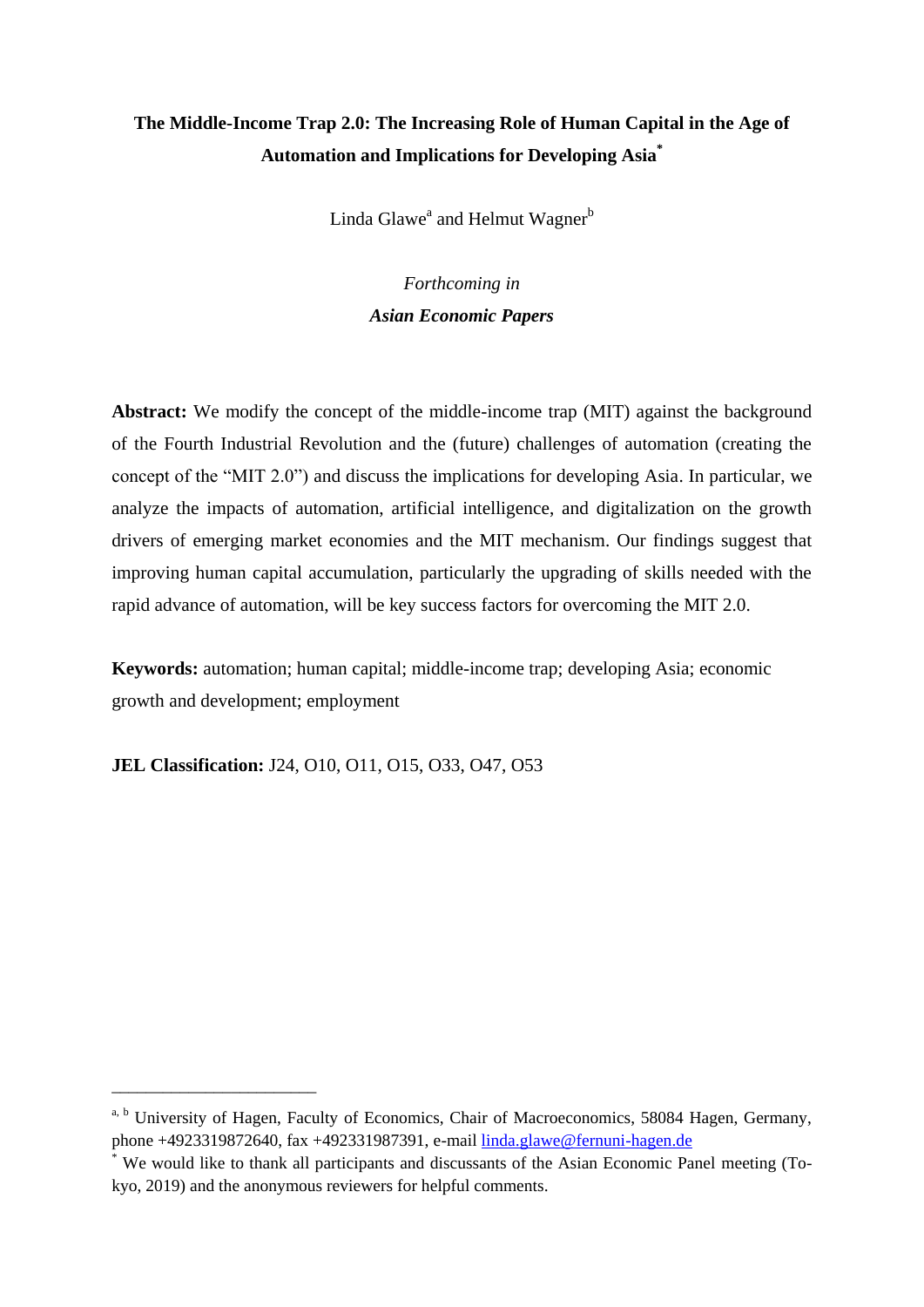#### **1. Introduction**

Over the last decades, East Asia has seen one of the most remarkable economic success stories and has gained increasing importance in the world economy. The "East Asian Miracle" started with the rise of the Japanese economy in the 1960s and1970s, which was soon followed by the so-called four "Asian Tigers" and subsequently by various ASEAN countries (especially Malaysia and Thailand). China presents probably the most recent (and famous) success story with reaching even double-digit growth rates over an extended period. The literature agrees that the (initial) key success factors of the East Asian growth model are the combination of a strong domestic export-manufacturing sector as well as specific policy measures to attract foreign direct investment (FDI), the latter aspect especially applies to the 'late developers' such as China. However, more recently, the optimism regarding the (economic) future of East Asian countries has cooled down. Instead, there are growing concerns that China and other (East) Asian middle-income countries (MICs) could become victims of the so-called "middle-income trap" (MIT), a term that refers to the often-observed case of a developing country's growth rate decreasing significantly when it reaches the middle-income range (MIR) (see Glawe and Wagner, 2016). A key question is whether the (East) Asian MICs will be able to follow the Asian success countries by managing a timely shift from the export-manufacturing driven growth strategy to an innovation-productivity driven growth strategy. The MIT literature suggests that key factors to successfully accomplish the change in the growth strategy are human capital accumulation, export sophistication, and TFP (see Glawe and Wagner, 2019). A recent development appears to put additional pressure on the future growth of East Asian MICs: The upcoming literature on digitalization, automation, and artificial intelligence (AI) agrees that particularly low-income countries (LICs) and lowermiddle-income countries (LMICs) will be negatively affected by the so-called  $4<sup>th</sup>$  Industrial Revolution (World Bank, 2016; Frey et al., 2016). One key argument is that future technological progress associated with automation and AI will be even more skilled-biased and that the LICs and LMICs are not prepared to cope with the increasing skill requirements, leading to a growing so-called "mismatch between technology and skills" (Acemoglu and Restrepo, 2018). East Asian MICs could be particularly concerned as the  $4<sup>th</sup>$  Industrial Revolution will have strong negative implications on the export-manufacturing growth strategy.

We argue that the 4<sup>th</sup> Industrial Revolution is strongly intertwined with the pillars of the MIT concept and that the challenges of automation will pose additional difficulties for MICs to overcome the MIR in a timely manner. In order to catch up to the Asian Tigers, the Asian developing countries have to be prepared for this automation-augmented "*MIT 2.0*". In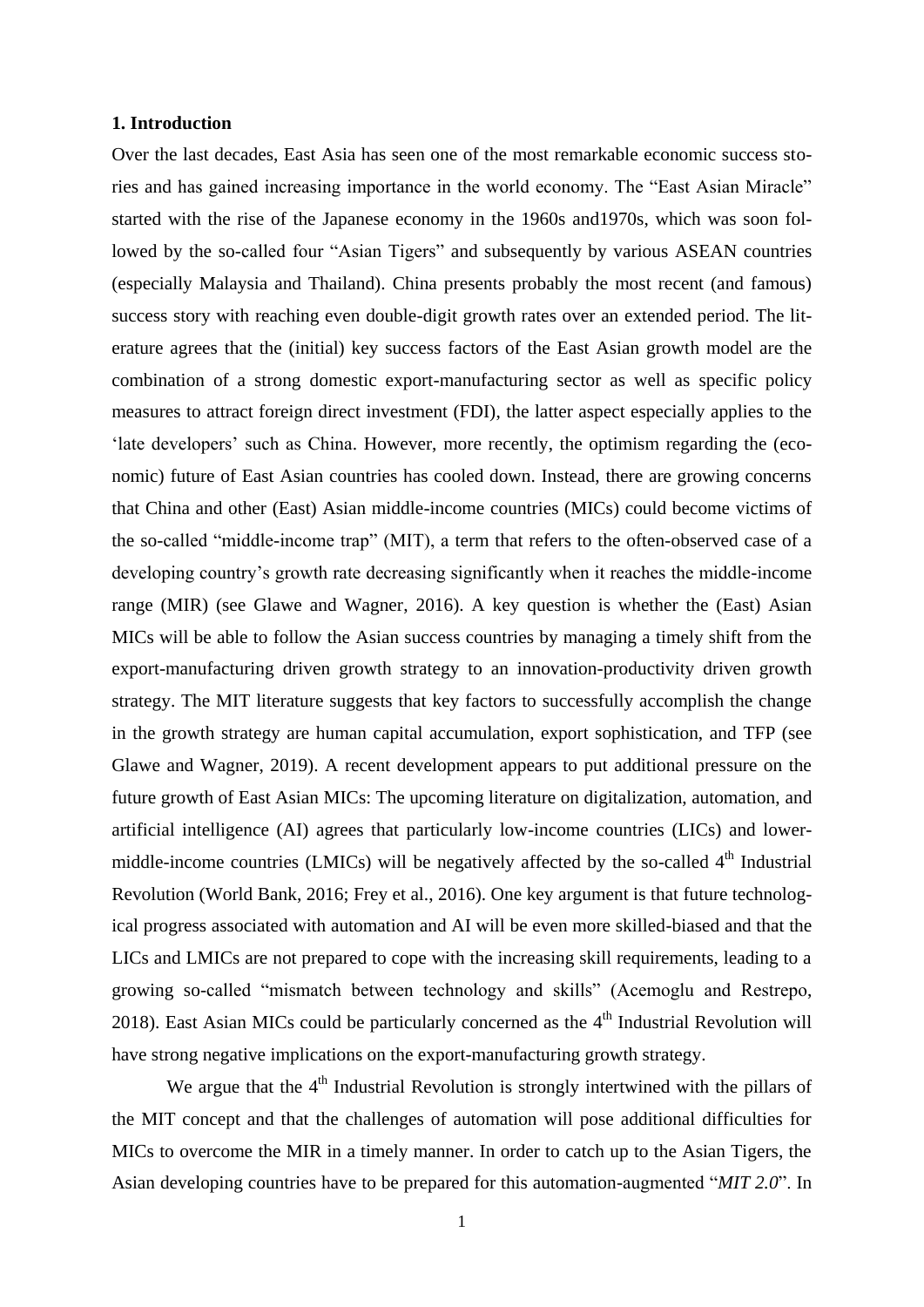our paper, we analyze the impacts of automation and AI on the growth drivers of MICs and the MIT mechanism. Moreover, we elaborate on the implications for developing Asia regarding their probability to experience an MIT on the basis of these modified challenges. Our findings suggest that improving human capital accumulation, particularly the upgrading of skills needed with the rapid advance of automation (such as ICT skills) will be key success factors for overcoming the MIT 2.0.

The rest of the paper is structured as follows: Section 2 presents a brief literature review on the impacts of the  $4<sup>th</sup>$  Industrial Revolution and the MIT concept. In Section 3, we then discuss how automation will affect the mechanisms of the MIT. Against this background, Section 4 analyzes the situation in developing Asia with a special focus on human capital and ICT skills. Section 5 concludes.

#### **2. Related literature**

The following two sub-sections are devoted to a brief discussion of the related literature strands, namely the literature on the impacts of automation and on the MIT concept.<sup>1</sup>

#### **2.1 Automation, robots, and AI literature**

Over the last two decades, path-breaking developments in AI and robotics and the associated accelerated automation of tasks typically performed by human workers have created growing fears that in the future, (human) labor will be made redundant (Autor, 2015). While the academic literature related to the developments of this so-called "4<sup>th</sup> Industrial Revolution" is still relatively new, the fear that technological change has negative impacts on employment has a long history dating back to the Luddites in the early  $19<sup>th</sup>$  century. However, so far, all the fears that technological progress and automation would create an unemployment crisis have proven groundless: In fact, automation has in general raised productivity and lowered unemployment since the job creation effect far offset the labor-saving effect of automation (cf. e.g. Vivarelli 2014). The main question that arises is: Will the  $4<sup>th</sup>$  Industrial Revolution be different? One key difference compared to the previous industrial revolutions is that the tasks executed by machines are becoming more complex and that the rise of AI will also increasingly affect (routine) white-collar jobs (World Economic Forum, 2016). Moreover, there is consensus among researchers that the  $4<sup>th</sup>$  Industrial Revolution will have huge economic and

<sup>&</sup>lt;sup>1</sup> For extensive surveys on the MIT concept see e.g. Glawe and Wagner (2016; 2019). Literature reviews on the impact of automation, digitalization, and AI on growth and employment are provided, among others, by Autor (2015), Deutsche Bundesbank Research (2018), and Vermeulen et al. (2018).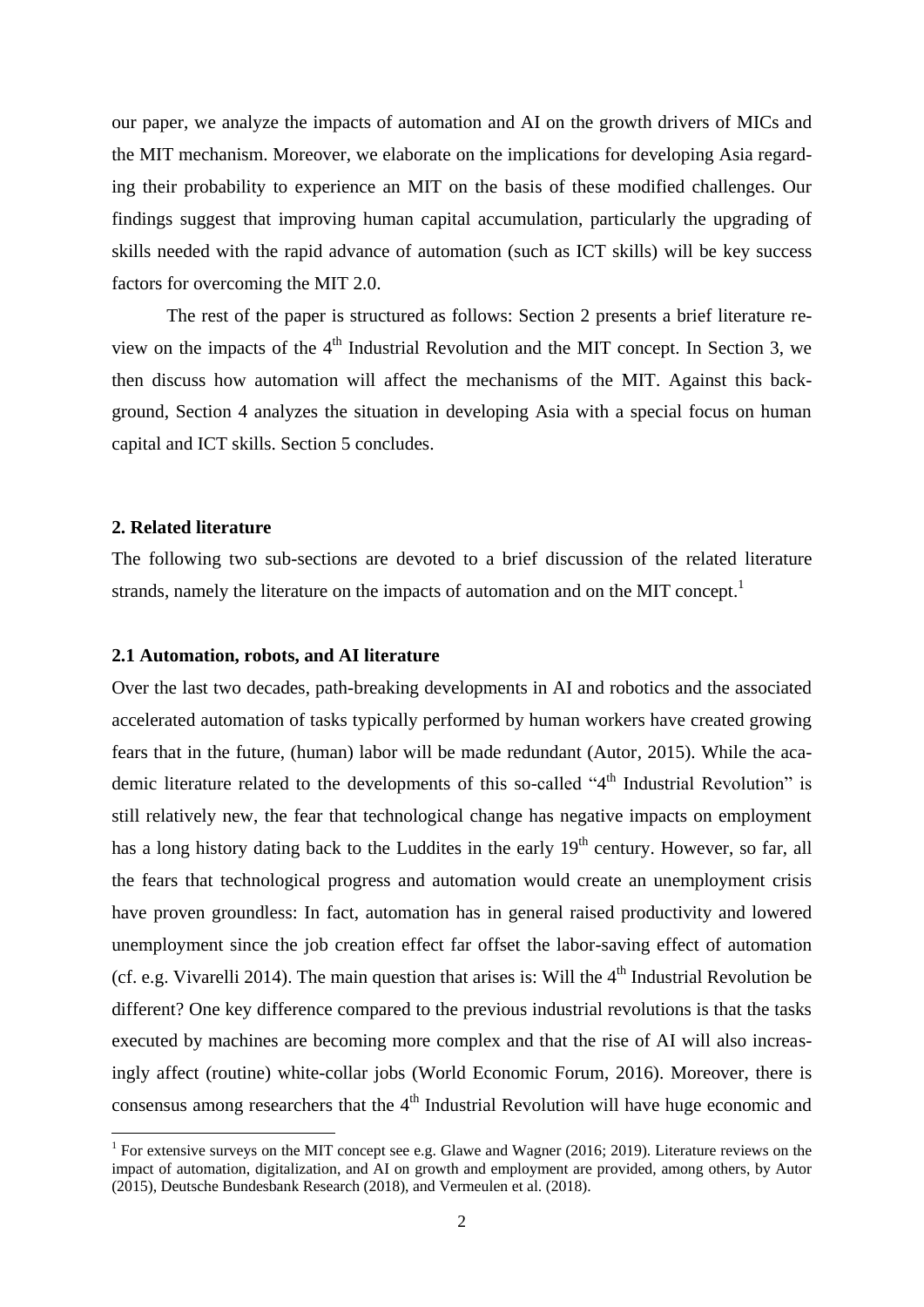social-politic consequences. Partly building upon the experiences of the previous industrial revolutions, the recent literature suggests that the main effects of the current wave of automation on the demand for labor, wages, and employment are the following<sup>2</sup>: Automation induces a *substitution* or *displacement effect* since jobs previously performed by workers are becoming automated, thus reducing the demand for labor and wages. This negative effect is counteracted by various other effects, among others the *productivity*, the *capital accumulation*, and the *deepening of automation effect* (cf. Acemolgu and Restrepo 2018). However, only the *reinstatement effect*, i.e., the creation of new tasks in areas where humans have a comparative advantage, will be able to compensate the displacement effect (Acemolgu and Restrepo 2018). Another interesting question is which jobs will be affected most by automation. Acemoglu and Autor (2011) distinguish between four occupations based on the skill requirements. In particular they distinguish between occupations that require *routine tasks* that are either i**)** *cognitive* (e.g. bookkeepers) or **ii)** *manual* skill intensive (e.g. cashiers) and those that require *non-routine tasks*, again being either **iii)** *cognitive* (e.g. teachers) or **iv)** *manual* skill intensive (e.g. hairdressers).<sup>3</sup> While the jobs of workers in occupations i) and ii) can be easily automated, the workers of occupation iii) can profit greatly from automation since their jobs are likely to be complemented by technological advances. Workers in occupation iv) are not directly affected by automation. Overall, automation leads to a shrinking share of middle-skilled and rising shares of high- and low-skilled employment and thus to a "hollowing out" of the labor market, accompanied by a fiercer competition and wage stagnation for middle and low skilled job as well as greater income inequality (Vermeulen et al. 2018).

### **2.2 Middle-income trap literature**

**.** 

Over the last decade, the term 'middle-income trap' has received much attention in scientific and non-scientific literature. It refers to the often-observed case that a developing country's growth rate decreases significantly when the country reaches the MIR (Glawe and Wagner 2016). More precisely, it can be distinguished between absolute and relative empirical definitions of the MIT. The former are based on absolute middle-income thresholds and interpret the MIT as a prolonged growth slowdown at the MIR (see e.g. Eichengreen et al. 2012), whereas the latter refer to the per capita income relative to the US and usually interpret the MIT as a failed catching-up process (see e.g. Woo 2012). From a geographical standpoint,

 $2$  The following discussion is heavily based on the theoretical model developed by Acemolgu and Restrepo (2018) and the discussion in Vermeulen et al. (2018), Section 2.1.

The examples are taken from the World Bank (2016, p. 148).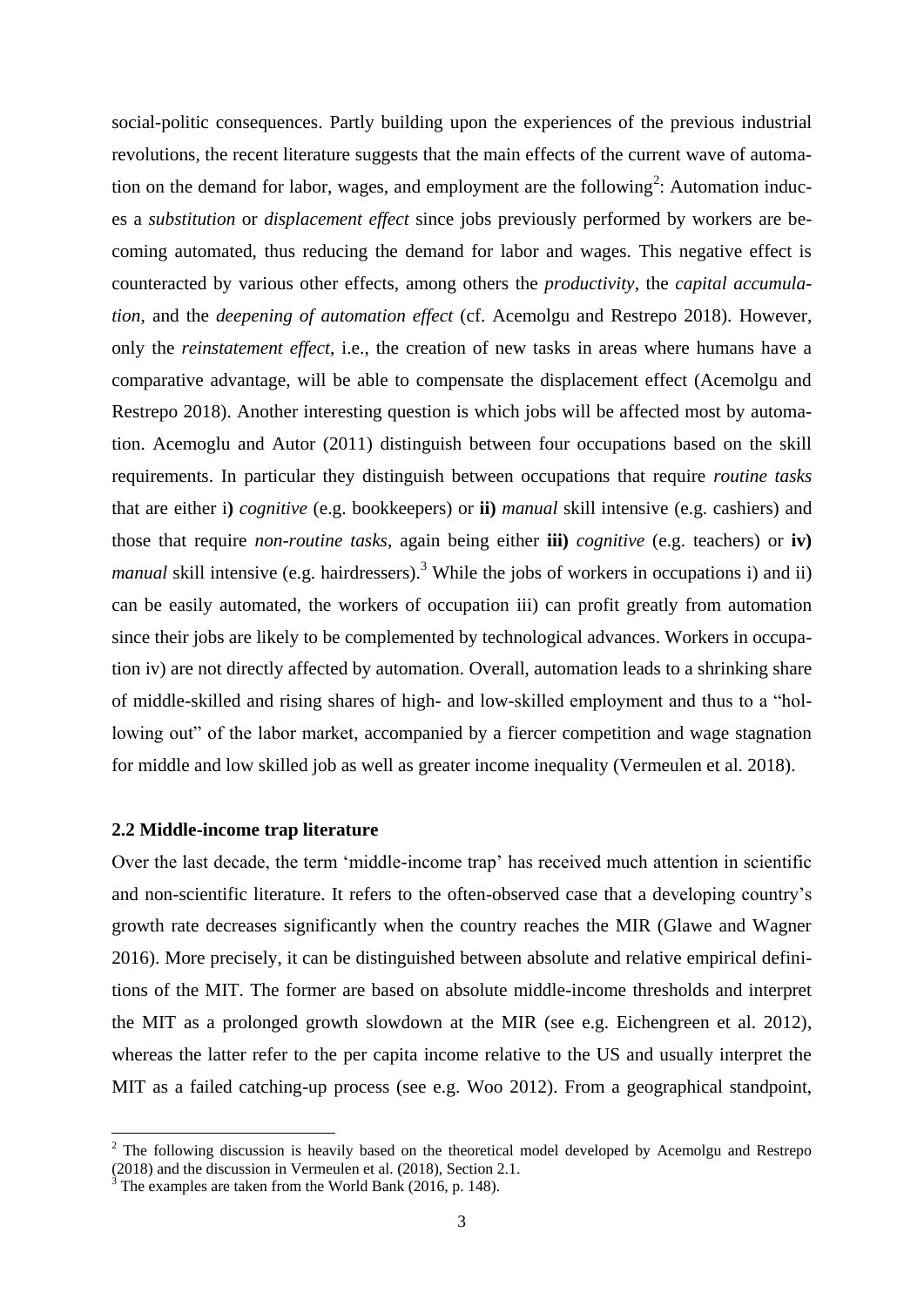many MIT studies focus on Asian and Latin American countries. Moreover, due to the recent growth slowdown of the Chinese economy, special attention has been paid to the question whether China is also a potential MIT candidate (Glawe and Wagner 2019; Cai 2012). According to the meta-analysis of Glawe and Wagner (2019), the main empirical triggering factors identified by the empirical studies are the export structure, TFP, and human capital.

#### **3. Automation and implications for the MIT**

In this section, we analyze the effects of automation on the mechanisms of the MIT. In Section 3.1, we first examine the impacts of an accelerated automation on the growth drivers of developing countries and emerging market economies (EMEs). In Section 3.2, we then turn to the point at which EMEs are usually confronted with a change of growth strategy from an export-manufacturing to an innovation-productivity based growth model and discuss the increasing challenges due to automation.

#### **3.1 Impacts of automation on the growth drivers of EMEs**

Structural change and trade/imitation are the two main growth drivers of developing countries. If these initial growth drivers become exhausted and there is no timely shift to an innovation based growth strategy, countries may become stuck in an MIT. Advances in AI and an accelerated automation will have important implications for these two growth engines in the sense that they generally weaken their positive effects and make them become exhausted more quickly.

The first growth pillar of developing countries is related to the *structural change* process. In particular, the reallocation of labor from the agricultural to the manufacturing sector usually induces strong productivity gains (Lewis, 1954). However, due to the extensive use of advanced machinery, the manufacturing sector is becoming less labor-intensive even in LICs and MICs (Frey et al., 2016). This development indicates that development countries are running out of industrialization opportunities sooner and at a lower level of per capita GDP than the early industrializers and thus, automation reinforces the "premature deindustrialization" trend identified by Rodrik (2016). A recent McKinsey (2017) study finds that although the manufacturing sector is already one of the most highly automated industries, there is still significant potential for further automation, amounting to 60 percent. Thus, in the future, automation will very likely even further reduce the employment and possibly even growth opportunities implied by structural change (dependent on the automation induced productivity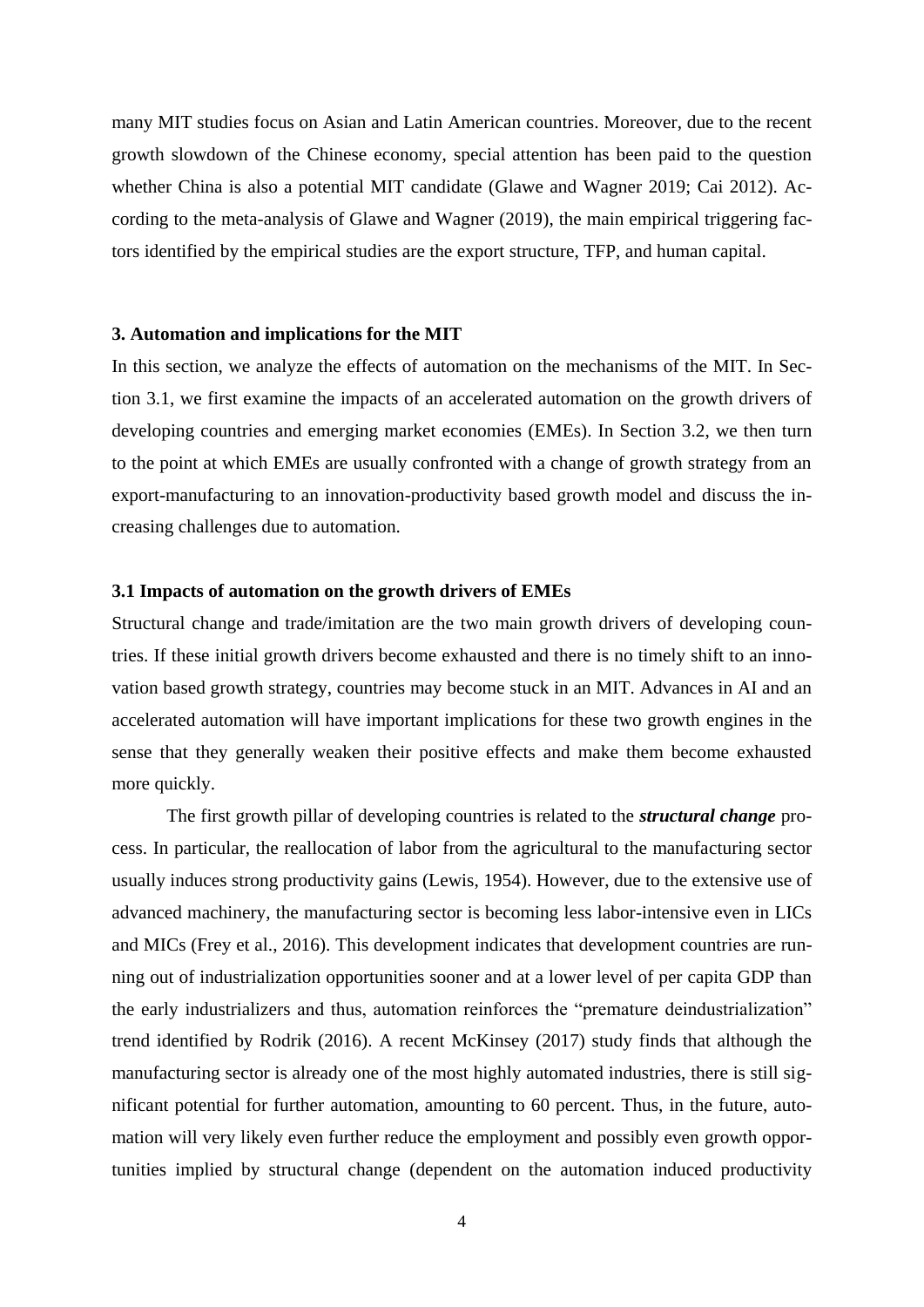growth effect). For current LICs and LMICs this means that shifting the labor force from the agricultural to the manufacturing sector will not create the same rapid growth as experienced by the Asian Tigers.

The second growth pillar of developing countries is related to (international) *trade* and *imitation*. In particular, specialization in labor-intensive, low-wage tasks and goods according to a country's comparative advantage as well as the imitation of foreign technologies generate high transitory growth at an early development stage. However, as automation is becoming less costly, more and more advanced countries will reconsider offshoring laborintensive jobs to developing countries because it could be more profitable to automate laborintensive jobs and bring production home ("re-shoring") (Frey et al. 2016). That means, in the future, developing countries will also increasingly compete with advanced countries which will remain competitive locations. These developments will have negative impacts on the export opportunities of developing countries. In addition, EMEs that lack a comparative advantage in manufacturing will become importers of manufacturing and start to "import deindustrialization" from advanced economies due to the relative price decline of manufacturing in advanced high-income countries (Rodrik 2016), thus reinforcing the "premature deindustrialization" trend. To cope with these increasing challenges, EMEs need to diversify their export baskets and move up the value chain so that they can compete with advanced countries. Moreover, they have to succeed in moving to higher productivity services. Both measures, in turn, require a workforce that possesses the necessary education and skills. After focusing primarily on the dwindling export opportunities, we now discuss in more detail in how far automation affects imitation opportunities.

In the last decades, globalization induced great (economic) convergence advantages by enabling developing countries to generate knowledge transfers/spillovers via two main channels, namely a) via *trade*, in particular, the *import of high-end products* (Coe and Helpman 1995) and b) via *foreign direct investment (FDI)* (Keller 2010). Among the East Asian countries, Japan is a prominent example of the former, more ambitious strategy, which requires a well-developed infrastructure and experienced engineers to absorb the knowledge incorporated in imported high-end products (Wagner 2019), whereas China focused on attracting FDI. On-the-job-training enabled Chinese workers to first learn about the foreign technology and then to transfer the "blueprints" to domestic companies. That is, by being integrated into the global production chain and serving as a "work bench", China created the preconditions for successfully following an imitation-based growth strategy (and later even an innovation strategy). Due to China's huge and thus (for foreign investors) attractive do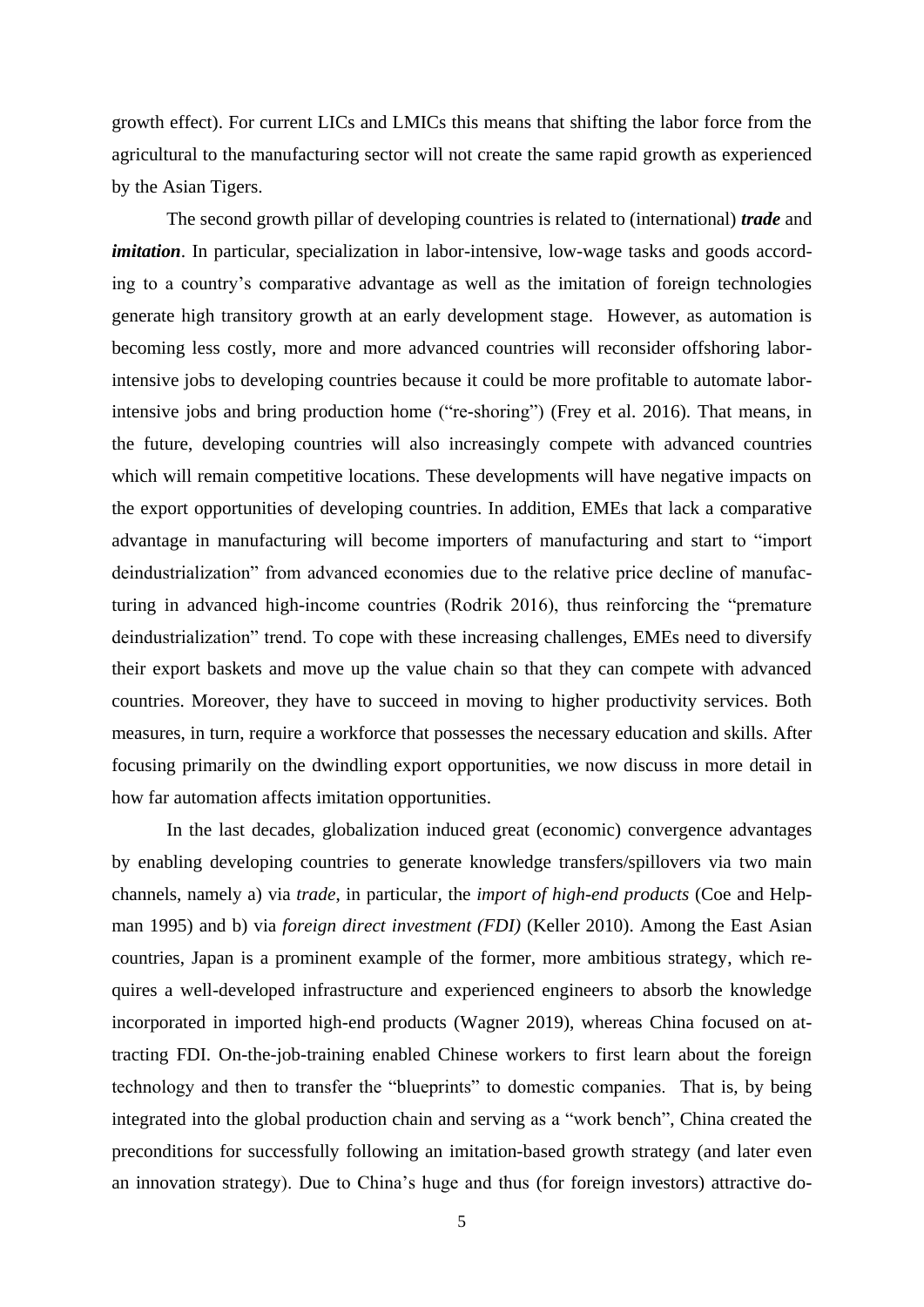mestic market, China was also able to force foreign companies into joint ventures to even better absorb technologies (Wagner 2019). It is questionable, however, if in the future, developing countries will have the same opportunities as today's MICs (and especially today's UMICs). As already explained above, due to the possibilities offered by automation, fewer companies of advanced economies will engage in trade with developing countries but prefer to locate production facilities closer to their home countries. Thus, it will become more difficult for developing countries to internalize technological/knowledge spillover effects that usually arise through FDI (see e.g. Coe and Helpman 1995). Thus, the reshoring trend significantly reduces the potential of imitation via the FDI channel, which has formerly contributed to the high growth of many MICs. Theoretically, developing countries could of course try to follow Japan's alternative strategy by using reverse engineering. While this could still work for some UMICs, especially the LMICs will most probably have severe problems to implement this ambitious strategy which has much higher human capital requirements.<sup>4</sup> In sum, today's LIC/LMICs will have to switch earlier to an innovation-based growth strategy, which requires a much higher level of human capital than an imitation strategy does. However, at this LI/LMI development stage, countries often even lack basic education such as literacy and a skill upgrade will require (a) time and (b) a favorable policy and institutional environment.



**.** 



*Note:* The solid line depicts the GDP p. c. of a 'normal' MIT country over time, whereas the dotted line depicts the GDP p.c. of an MIT country additionally confronted with an accelerated automation. The initial growth push (dark grey shaded area) for the latter is much smaller than the initial push of a 'normal' MIT country (the entire grey shaded area) in both, its magnitude and duration.

<sup>&</sup>lt;sup>4</sup> In this context, Africa provides a good example: Due to the lack of skilled human resources, advanced technology "gifts" of developed countries have not been able to induce the desired effect of knowledge spillovers (and thus, also increased imitation opportunities/capabilities).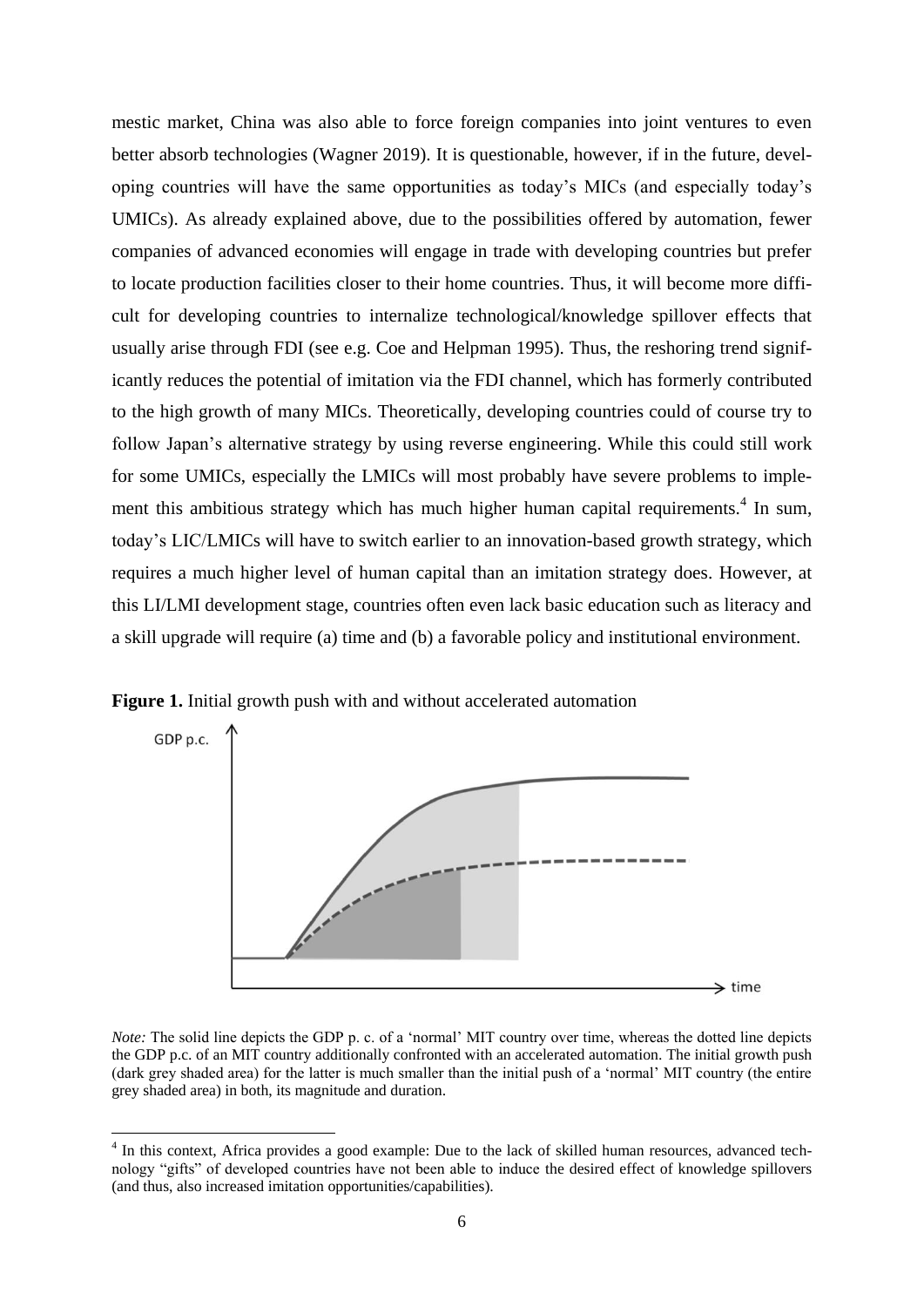Overall, we have shown that automation is likely to limit the positive effects of both of these two growth sources (structural change and trade/imitation). In particular, the initial growth push implied by an export-manufacturing- and imitation-driven growth strategy will be smaller and shorter for the current developing countries than for those of the previous generation. This implies that the MIT would occur at the lower end of the MIR, giving rise to a development of the GDP per capita as depicted by the dashed line in Figure 1.

#### **3.2 Automation and implications for the change in growth strategy of EMEs**

Once the initial growth drivers disappear, that is, there is no more possibility to shift additional workforce into the manufacturing sector, wages begin to rise (see Glawe and Wagner 2016 and Section 3.1 of this paper). According to the MIT literature, this is the critical point where an EME has to manage a change in its growth strategy. The development of rising wages in this scenario also removes an important restriction of automation in developing countries since labor-saving automation is not economically feasible if cheap labor is abundant (or the price for capital (robots) is relatively high). According to the World Bank Development Report (2016), two-thirds of all jobs in developing countries are susceptible to automation. However, besides low wages, there is still another important factor that slows down the automation process in developing countries, namely the slower technological adoption (World Bank, 2016, pp. 22-23). Taking this 'adoption time lag' into account, the share of employment that can be automated and computerized declines, however, it is still relatively high, e.g. 55 percent for China, 52 percent for Thailand, and 49 percent for Malaysia (World Bank 2016).

In Section 2.1 we have shown that technological change is skill-biased (favoring highskilled workers). In particular, non-routine, high cognitive tasks benefit from automation, while routine tasks (both, cognitive and manual) can easily be automated. Non-routine manual tasks are largely unaffected by automation. That is, workers whose jobs have been substituted by machines can (a) change to the non-routine cognitive occupation jobs (if they have the necessary skills, see also below), (b) change to the non-routine manual occupation jobs that are usually low productivity jobs in the service sector, or (c) lose their jobs permanently (so-called "technological joblessness"), meaning that substitution effect of automation outpaces the job creation effect through complementarities.<sup>5</sup> Option (a) requires a skill adjustment process since these jobs usually require non-routine, higher-order cognitive skills and

1

 $5$  Of course, the successful realization of Options (a) and (b) also usually imply a short-term unemployment due to the skill and job searching adjustment process.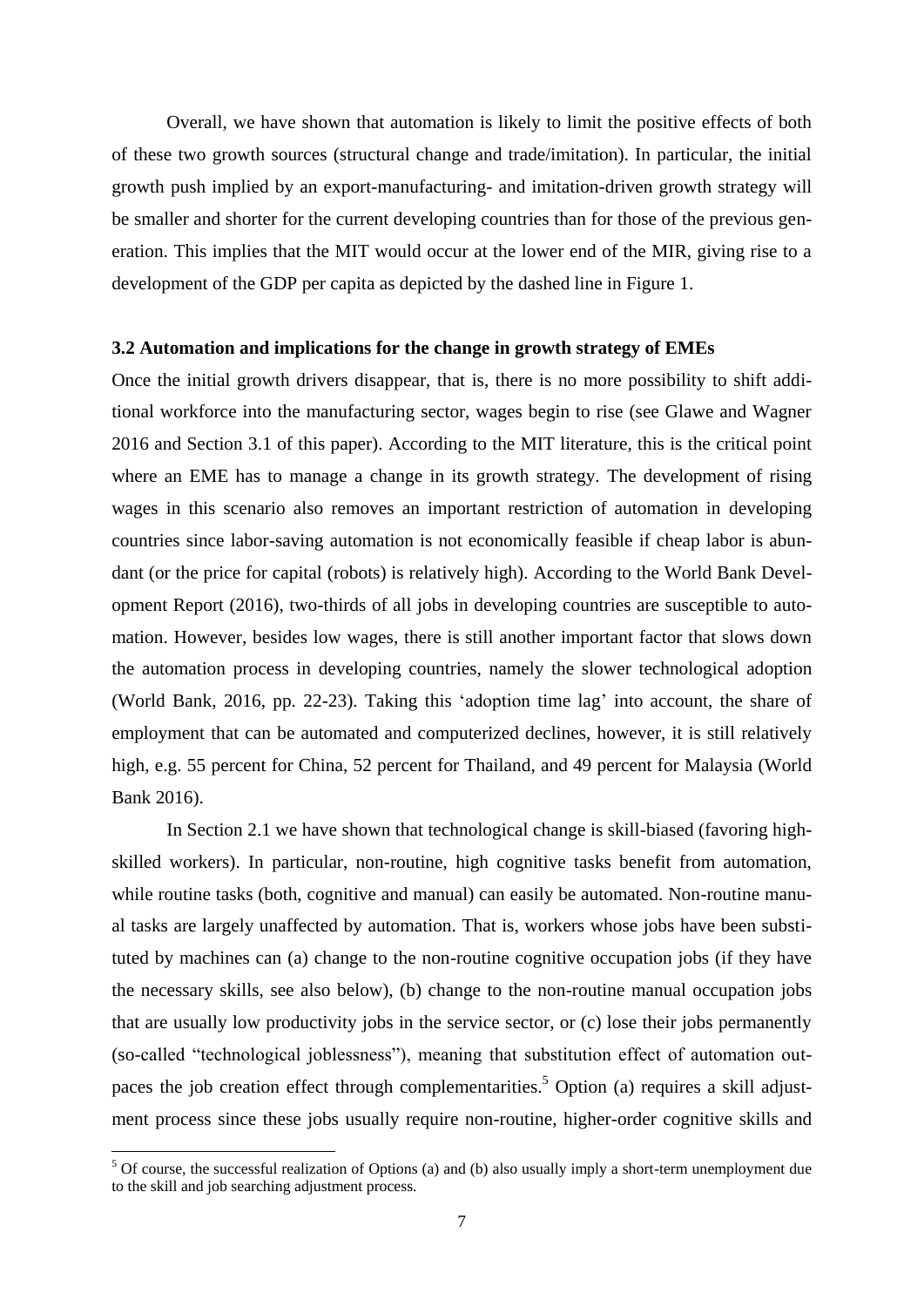technical skills, especially ICT skills (World Bank 2016, p. 123). The skill adjustment process is already an ambitious task for advanced economies and thus poses an even greater challenge for developing countries and EMEs that in general have a much lower level of education and even lack foundational cognitive skills (such as literacy and basic math). Option (b) does not require such advanced skills as Option (a) but would lead to a higher unproductive service sector share. Hence, aggregate productivity and growth will decline. Moreover, since productivity is a key factor for overcoming the MIT, this development would pose a hindrance (for the EMEs) of catching-up to the advanced countries and thus increase the probability of an MIT. The greater the degree of skill-technology mismatch, the less likely will Option (a) be, and thus lead to either long-term joblessness or an increase in employment in the unproductive service sector (Option (b)), which, in turn, intensifies the growth slowdown at the MIR and increases its persistence. Thus, a timely adaption of the educational system to the requirements of automation, particularly the development of ICT skills, will be a key factor for developing countries to have Option (a) and thus, to avoid a prolonged growth slowdown. Since this process requires time, today's LICs should already start to implement such a skill-upgrading strategy (which is of course not easy due to the often unstable political environment in these countries).

Overall, automation and the resulting skill-technology mismatch will lead to a higher degree of persistence of the growth slowdown at the MIR. Moreover, following a skillupgrading- and human capital-intensifying growth strategy to mitigate this tendency will cause enormous challenges for EMEs which see themselves confronted with much higher educational requirements than the EMEs of the previous generation. In sum, the breaking out of sluggish growth and the return to the catching up path will have a high human capital threshold/barrier.

Another chain of argumentation is related to income disparities: Rising inequality due to the polarization of the labor market may result in a limited home market for technologically more advanced goods and thus, will make product development more difficult (unless the products can be easily exported) which, in turn, limits export sophistication, another important MIT triggering factor (Glawe and Wagner 2019). Increasing the overall level of human capital (according to the skill requirements of automation) could help to mitigate the problem of rising inequality that arises through automation. Again, education and human capital have a key role for coping with the challenges of the MIT 2.0.

In Sections 3.1 and 3.2 we have shown that automation affects the MIT mechanism at two main stages: First, the typical initial growth drivers (structural change and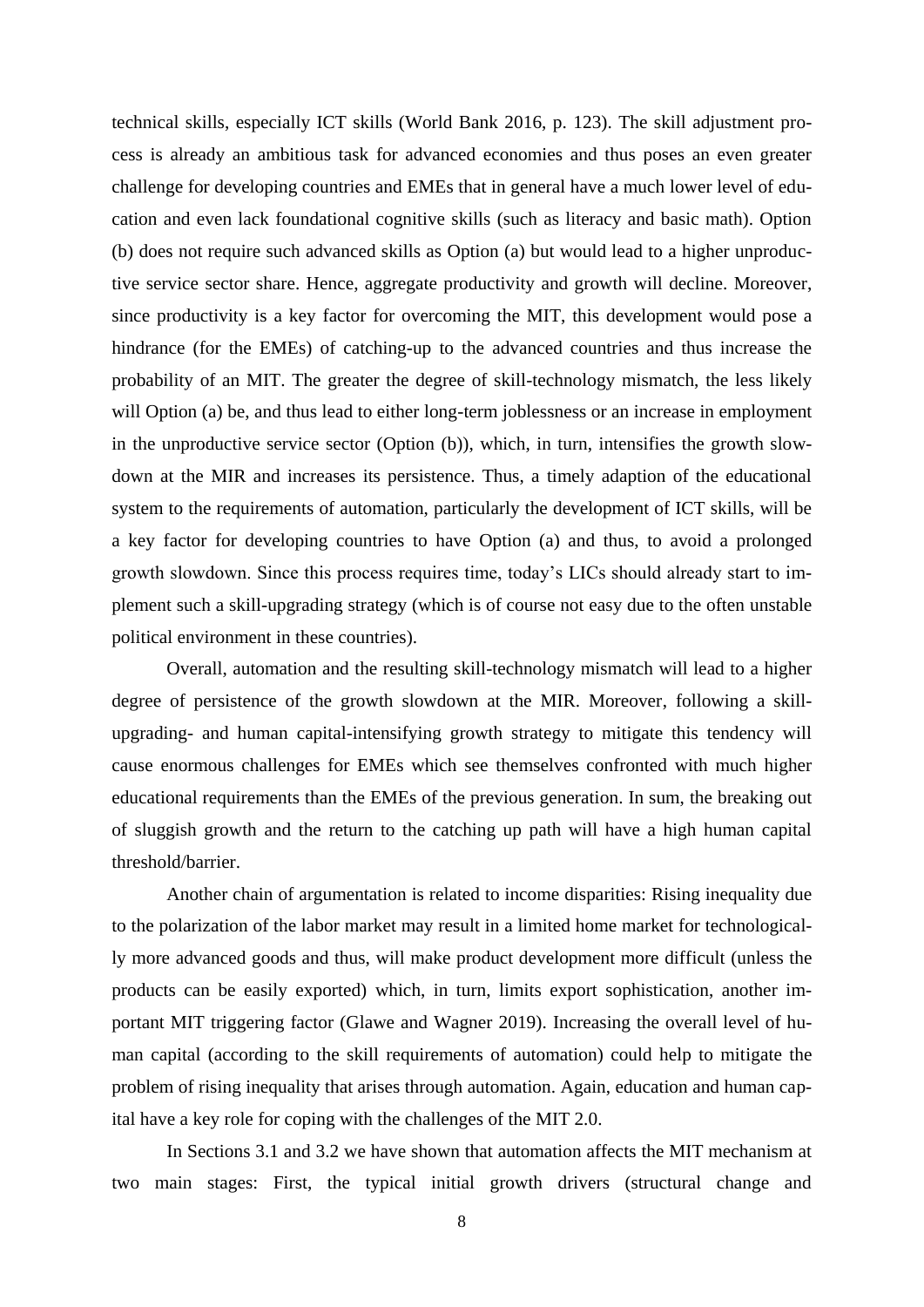trade/imitation) are weakened. That is, automation reduces the initial growth push for developing countries and leads to an earlier MIT at the lower end of the MIR. Second, once wages start rising, the necessary shift in the growth strategy (from an export-manufacturing to an innovation-technological based growth model) is afflicted with higher requirements, particularly regarding human capital. This in turn, will lead to a higher persistence of the trap and it will become more difficult to break out of it. Thus, the MIT 2.0 will be much more challenging for developing countries than today's "normal" MIT. In all points where automation is strongly intertwined with the MIT mechanism, human capital, particularly the presence of non-routine cognitive (ICT) skills, is a critical constraint. Although "education/human capital" is also an important triggering factor identified by the general MIT literature, automation will further increase its importance and will put it in the center of the MIT 2.0.



**Figure 2.** Increased skill requirements due to automation

Figure 2 summarizes in how far the human capital/skill requirements to overcome an MIT change via automation: The thick lines labelled as human capital requirement curves represent this skill and human capital level (at different income stages) that is needed to successfully overcome the MIT. The black thick line (1) presents the requirement curve in the usual environment of MIT countries (without accelerated automation), whereas the thick black dashed line (2) presents the requirement curve for an environment characterized by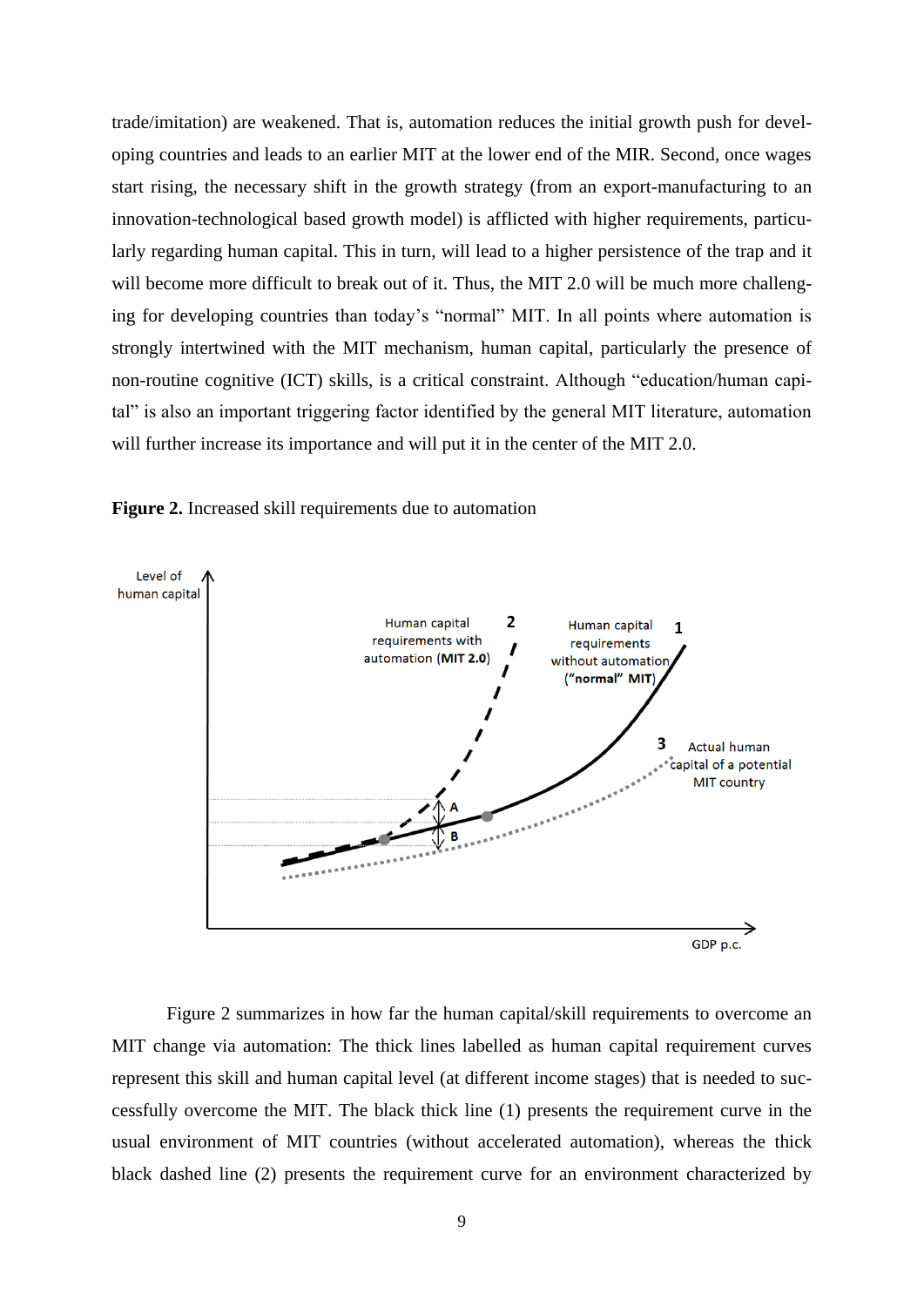accelerated automation (MIT 2.0). The grey dotted line (3) denotes the actual skill level of a typical developing country (and later EME). As implied by the above discussion, the skill requirements in the presence of an accelerated/intensified automation are not only in general higher, but since the typical growth drivers already disappear at lower levels of development than before, the MIT 2.0 requirement curve takes-off earlier than the normal MIT requirement curve. We can see that the gap/vertical distance between the actual curve and the requirement curve of the MIT 2.0 (distance  $A+B$ ) is much higher than that between the actual curve and the "normal MIT" requirement curve (only distance B), illustrating that it will become by far more difficult to upgrade the workforce to successfully overcome the MIT 2.0.

Note that we draw here a rather pessimistic picture. Of course, the 4th Industrial Revolution also offers opportunities for developing countries. For instance, it could also be that automation leads to increasing returns of human capital (as postulated by endogenous growth models) and thus, enhances the rate of return to human capital. As a consequence, the road to high-income status could be even shortened. In that case, the thick dashed curve would not necessarily increase so steeply but turn concave after reaching a certain threshold. Finally, it is important to note that the human capital – economic development relationship is subject to the problem of reverse causality: While it is true that human capital can determine economic performance, high incomes and fast growth can also stimulate human capital by inducing investment in education. Thus, human capital and economic development are mutually reinforcing. However, as implied by our discussion, we think that automation will likely limit the growth opportunities of developing countries and thus, also limit the positive effect of higher incomes on human capital.

#### **4. Implications for developing Asia**

1

In Section 4 we analyze in how far the Asian countries are prepared to cope with the increasing challenges associated with the catching up process in an increasingly automated world/environment. We will focus particularly on East Asian, South East Asian, and South Asian countries.

Since our analysis in Section 3 revealed that human capital is the most important key factor for overcoming the automation-augmented "MIT 2.0", in the following, we focus especially on indicators related to human capital and skill upgrading.<sup>6</sup> We take a look at (i) the

<sup>&</sup>lt;sup>6</sup> This focus on human capital is also supported by the general theoretical literature on automation, in particular by Kattan et al. (2018). The authors develop an overlapping-generations model in which education quality can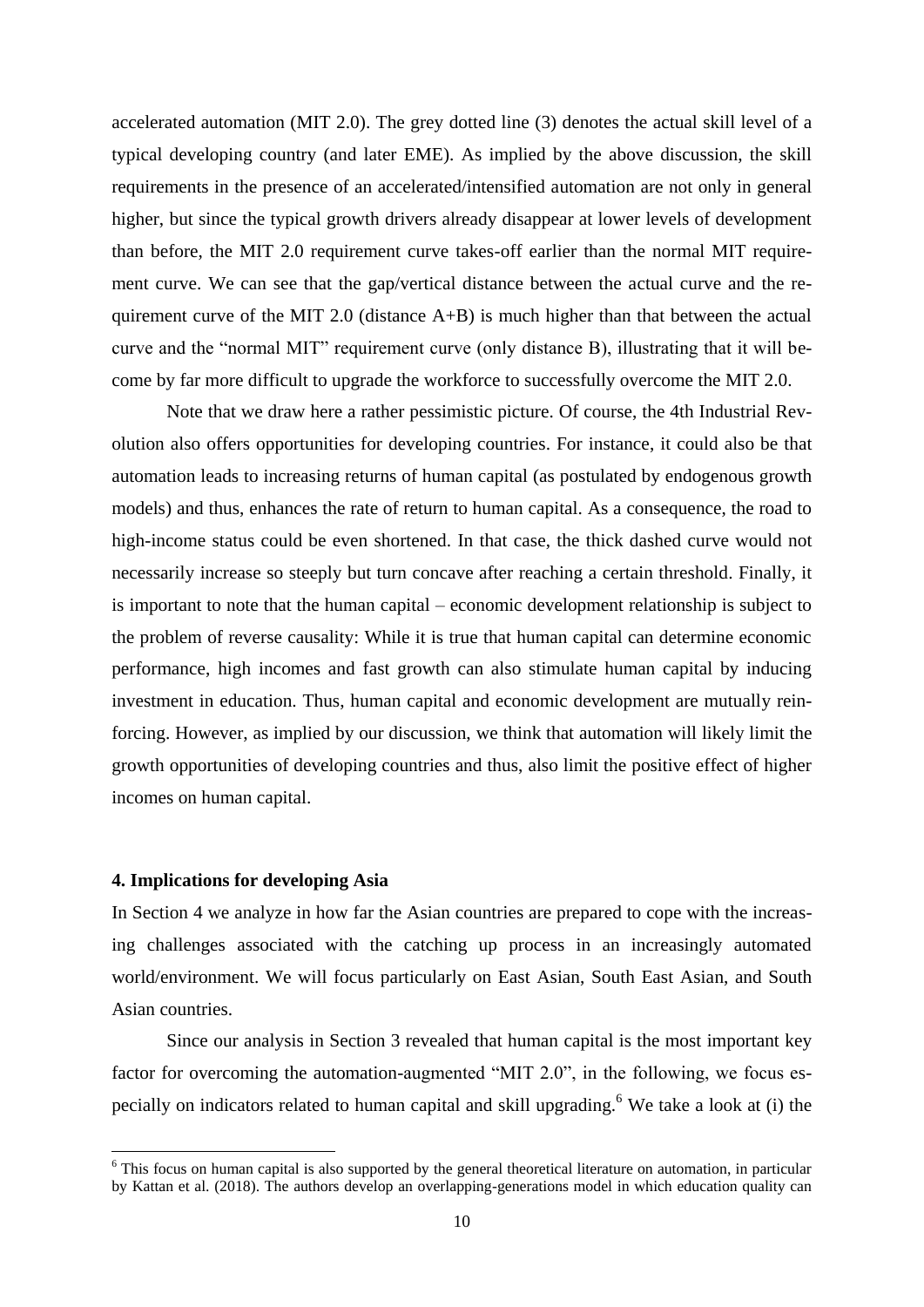general educational situation (Section 4.1), (ii) the percentage of the workforce that works in occupations that require non-routine cognitive and interpersonal skills (Section 4.2), as well as (iii) an ICT development (IDI) index (Section 4.3). Finally, Section 4.4 briefly summarizes our main findings and elaborates on which Asian countries are most susceptible to falling into an MIT 2.0. Before we start our analysis, we take a brief look at the estimated share of employment that is susceptible to automation in various Asian countries. There are two common indicators for the technical automation potential of the economy, both displayed in Figure 3: the (adjusted) World Bank (2016) index (in dark grey) and the McKinsey (2017) index (in light grey).



**Figure 3.** Automation potential

**.** 

*Source:* Data from World Bank (2016). *Note:* "LIC" stands for low-income country, "MIC" for middle-income country, "LMIC" for lower-middle-income country, "UMIC" for upper-middle-income country, and "HIC" for high income country. We refer to the income thresholds of the 2017 World Bank classification.

Overall, in all LICs and LMICs in our sample, the automation potential ranges between 40 and 50 percent. Bangladesh, Indonesia, Philippines, and India are the LMICs with the highest automation potential in the sample (with values of 47, 48, 52, and (mean) 47 percent, respectively). In international comparison, we can state that MICs in all regions (Asia, Africa, Europe, Latin America) face a relatively similar automation potential. However, at the

determine whether automation is beneficial or detrimental. Besides, the actual human capital - growth relationship might be more nuanced. For instance, there could be indirect effects via other channels as well as threshold effects. One important aspect in this context is the importance of institutional quality, in particular the question of whether human capital can only unfold its positive effects if the institutional setup is adequately designed.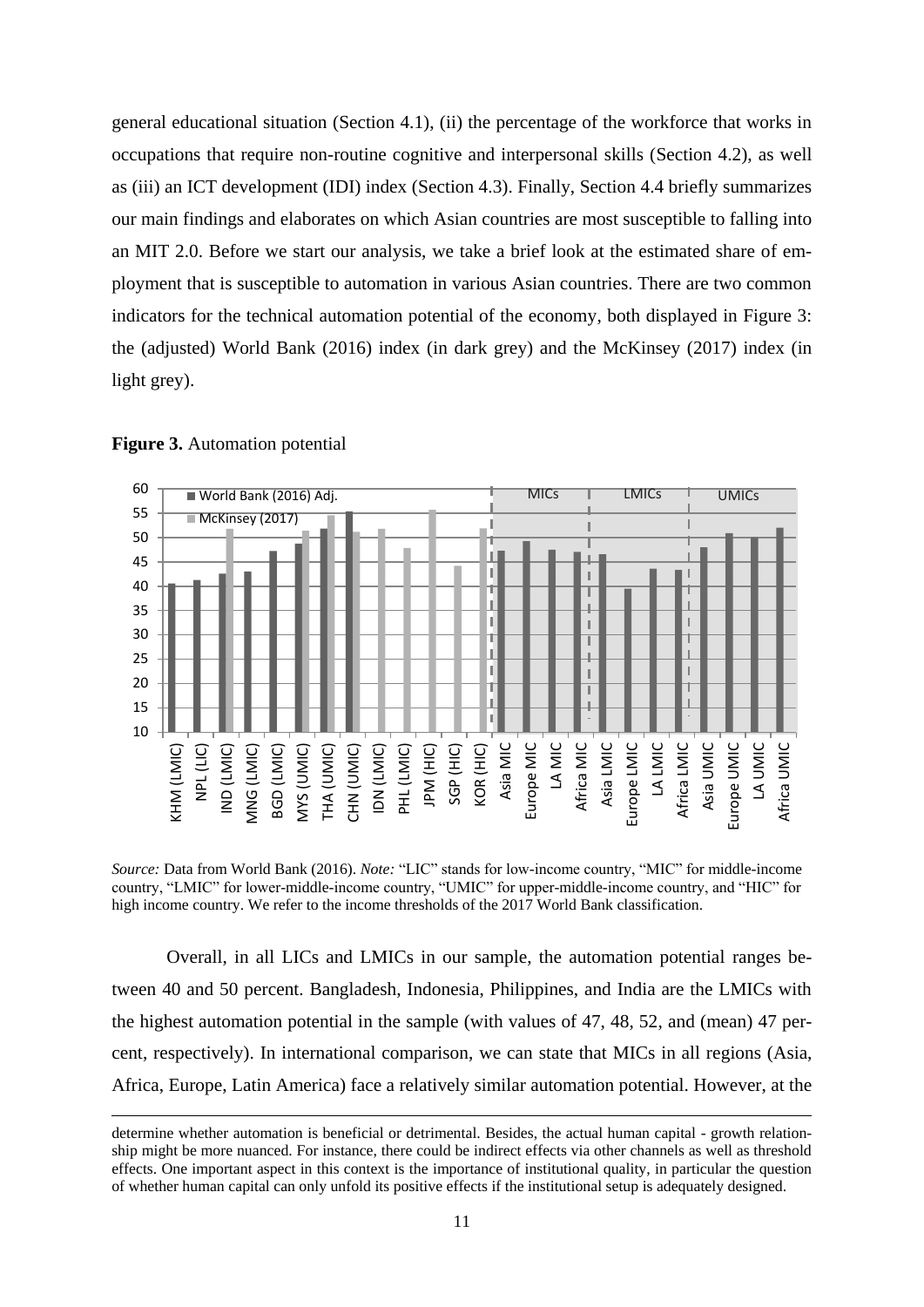more disaggregated level, strikingly, the Asian LMICs have the highest automation potential while the Asian UMICs have on average the lowest automation potential. This implies that the Asian LMICs – and thus possible MIT 2.0 candidates – will be confronted with a (slightly) more comprehensive automation than the LMICs of the other regional groups.

#### **4.1 General educational indicators**

1

Section 4.1 provides an overview of the general educational situation in the Asian countries. In particular, we compare a widely used quantitative indicator, namely the expected mean school years (in 2017) with the learning-adjusted years of schooling (LAYS), which adjust the former measure by a qualitative component (the TIMSS test scores). Table 1 (p. 17 of this paper) summarizes our findings. All countries in our sample report mean school years above 8, in most cases even above 10. China, Mongolia, the Philippines, and (rather surprisingly) Sri Lanka report the highest values around or above 13 years. However, as soon as we adjust for the qualitative component, the picture changes dramatically and only Vietnam manages to break the 10 year threshold (jumping from rank 7 to rank 1 in our Asian MIC sample). While China and Mongolia can keep their top-3 positions, Sri Lanka loses almost 5 years compared to the regular mean school years. Also, Indonesia, Laos, Mongolia, the Philippines, and all South Asian LMICs record a four to five year difference, whereas Cambodia and Malaysia only lose 2 to 3 years (rising in the rankings). The East Asian HICs and the US lose only one and two years, respectively. Overall, China, Vietnam, Malaysia, and Mongolia manage to reach similar LAYS than the East Asian HICs and the US. Probably most surprisingly is the sharp drop of India from 10 to below 6 years. Overall, it is important to note that traditional (quantitative) human capital measures may not adequately depict the actual educational situation in a country and might give the impression that a country is well prepared to cope with increasing skill requirements while this is in fact not the case.<sup>7</sup>

#### **4.2 Percentage of the workforce that works in occupations that require high skills**

Section 4.2 focuses on the development of the skill level of workers in the Asian countries by using occupational data. We first take a look at the employment share in high-skill occupations and then briefly discuss the polarization of the labor market. The data on employment by occupation is taken from the ILO Laborstat Database; the indicator is available for three groups of occupations (high-, middle-, and low-skilled) classified according to major groups

 $<sup>7</sup>$  This is even more so if international databases use data that is provided by the countries themselves and which</sup> could be manipulated.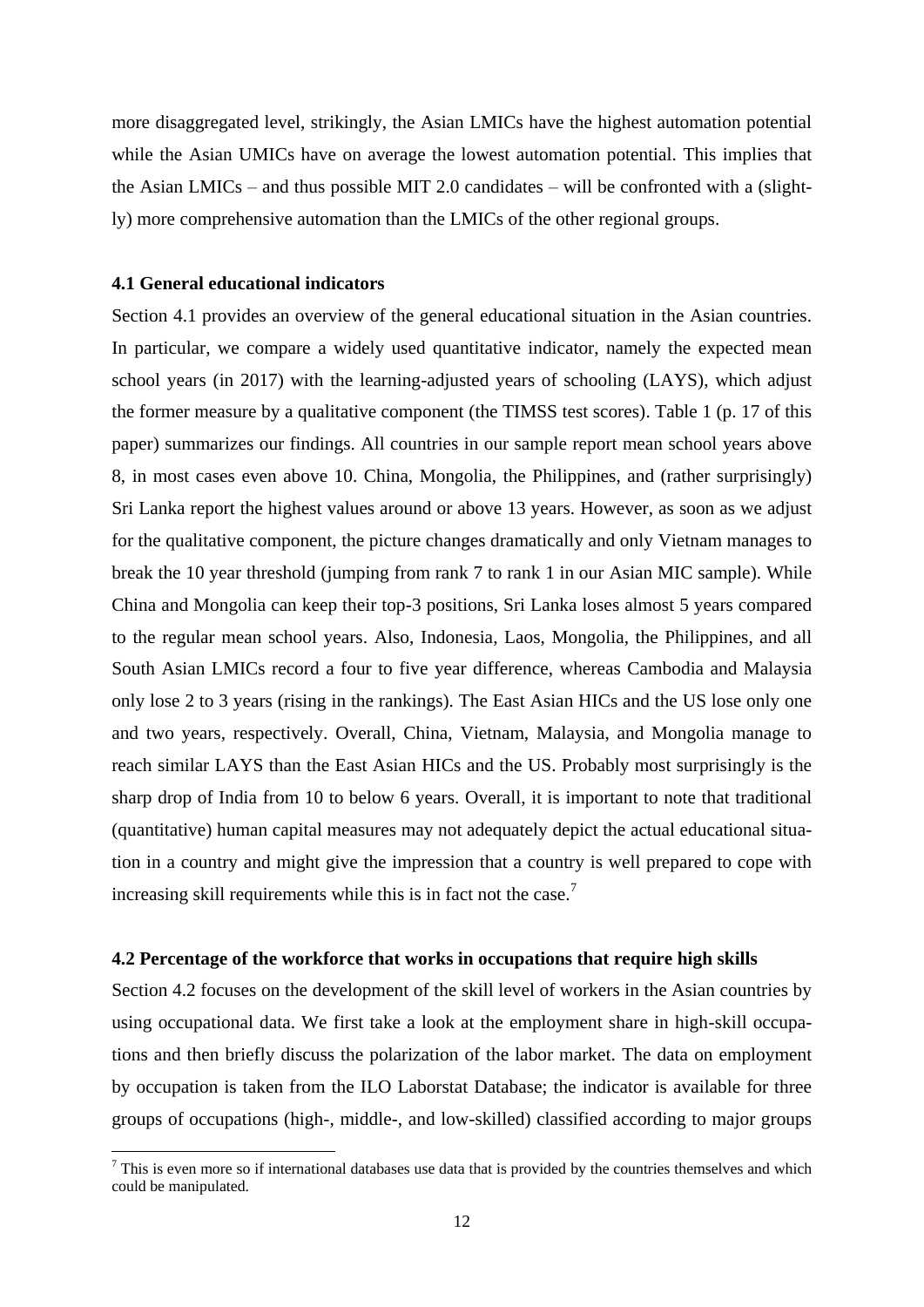as defined in one or more versions of the ISCO. High-skilled occupations require non-routine cognitive and interpersonal skills (see also World Bank, 2016) which are usually not substituted but complemented by automation and technological advances, that is technology is labor-augmenting and has primarily positive effects on the overall economy (see also Sections 2.1 and 3.2). In general, East Asian, South Asian, and Latin American MICs all have relatively similar shares of people working in high-skilled occupations, ranging from 15 to 19 percent. At the country level perspective, Figure 4 shows that the East Asian LMICs have very unequal levels of high-skilled occupation employment shares: Especially Cambodia and Laos record very low values and are only predicted to have minor increases in the following years. Myanmar, Mongolia and the Philippines record the highest values. Strikingly, many East Asian LMICs outperform the East Asian UMICs, particularly China and Thailand. In South Asia, the LICs record very low employment shares in high-skilled occupations and are only expected to see marginal increases in the following years. Among the LMICs, Bangladesh and Pakistan record the highest values, but also India has seen strong increases over the last decade. Sri Lanka's performance has on average seen declining shares of workers in highskilled occupations since 2005 which is a bit worrying.



**Figure 4.** Percent of the population working in high-skilled occupations – East Asia (LMICs)

*Source:* Data from ILO Laborstat. *Note:* See Figure 3 notes.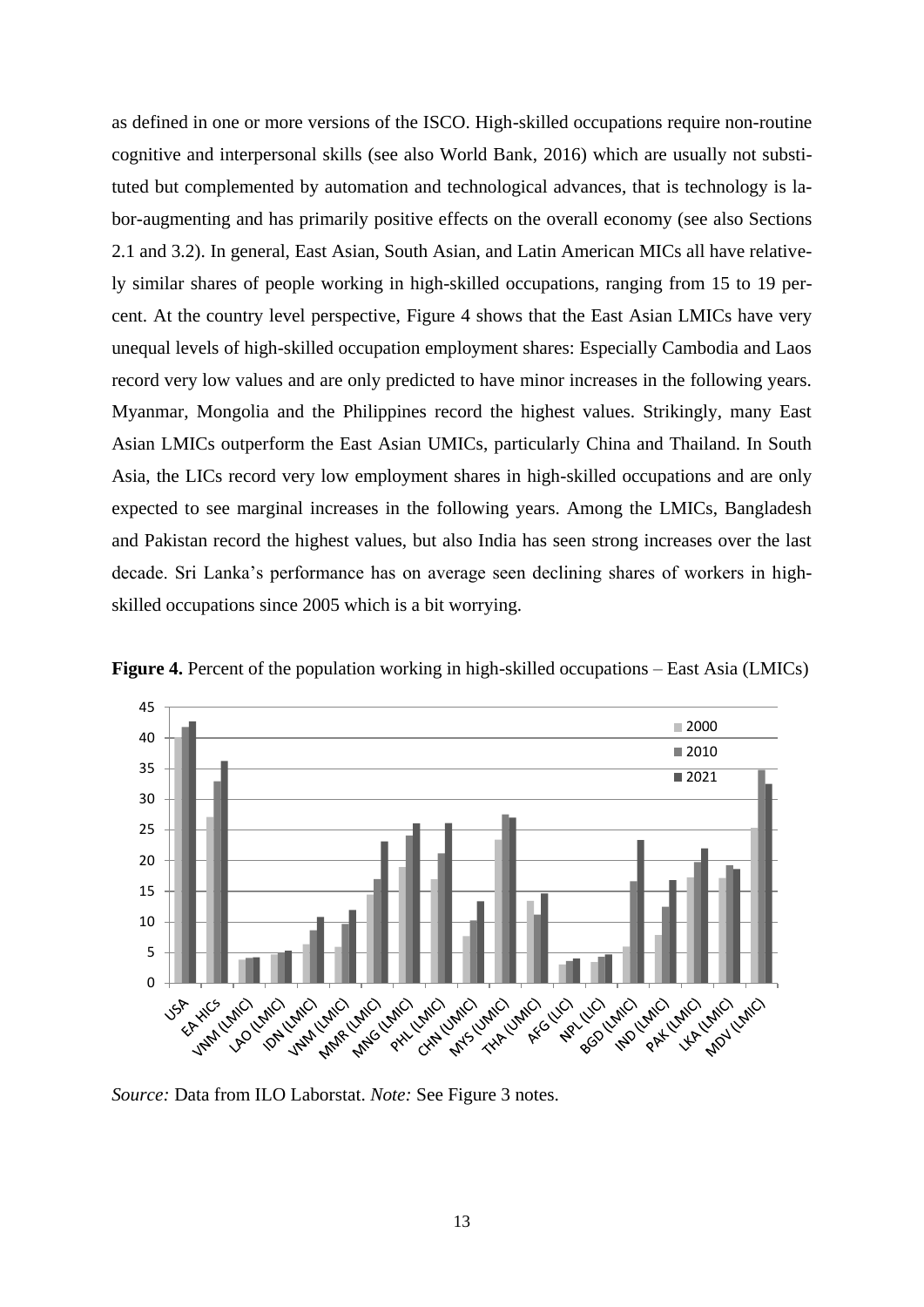The combination of a higher high-skilled and a higher low-skilled occupation share (at the cost of a diminishing middle-skilled occupation class) will polarize the labor force and increase the inequality within a country. Figure 5 shows the total change in employment shares between 2000 and 2017. In sum, Asian LMICs have on average seen an increase in the employment share in high-skilled occupations, whereas the employment share in middleskilled occupations decreased (the main exception being Vietnam). Moreover, except for Cambodia, we cannot state a strong increasing trend in the employment share in low-skilled occupations, which is in general a positive sign. Among all Asian LMICs, the performance of Vietnam, Bangladesh and India appears to be particularly promising regarding the ratio of the different skill-level occupational shares (compared to the other countries).



**Figure 5.** Total change in employment shares (in  $100\%$ ) – East Asia (2000-17)

*Source:* ILO Laborstat. *Note:* See Figure 3 notes.

#### **4.3 ICT Development Index (IDI)**

The ICT Development Index IDI is a composite index that consists of three sub-indexes (ICT access, use, and skills) and due to the ITU (2017). In 2017, the worldwide mean IDI amounts to 5.11; the minimum and maximum values are 0.96 and 8.98, respectively. Figure 6 reveals that the IDI among the East Asian LMICs is lowest in Laos, Myanmar and Cambodia (rough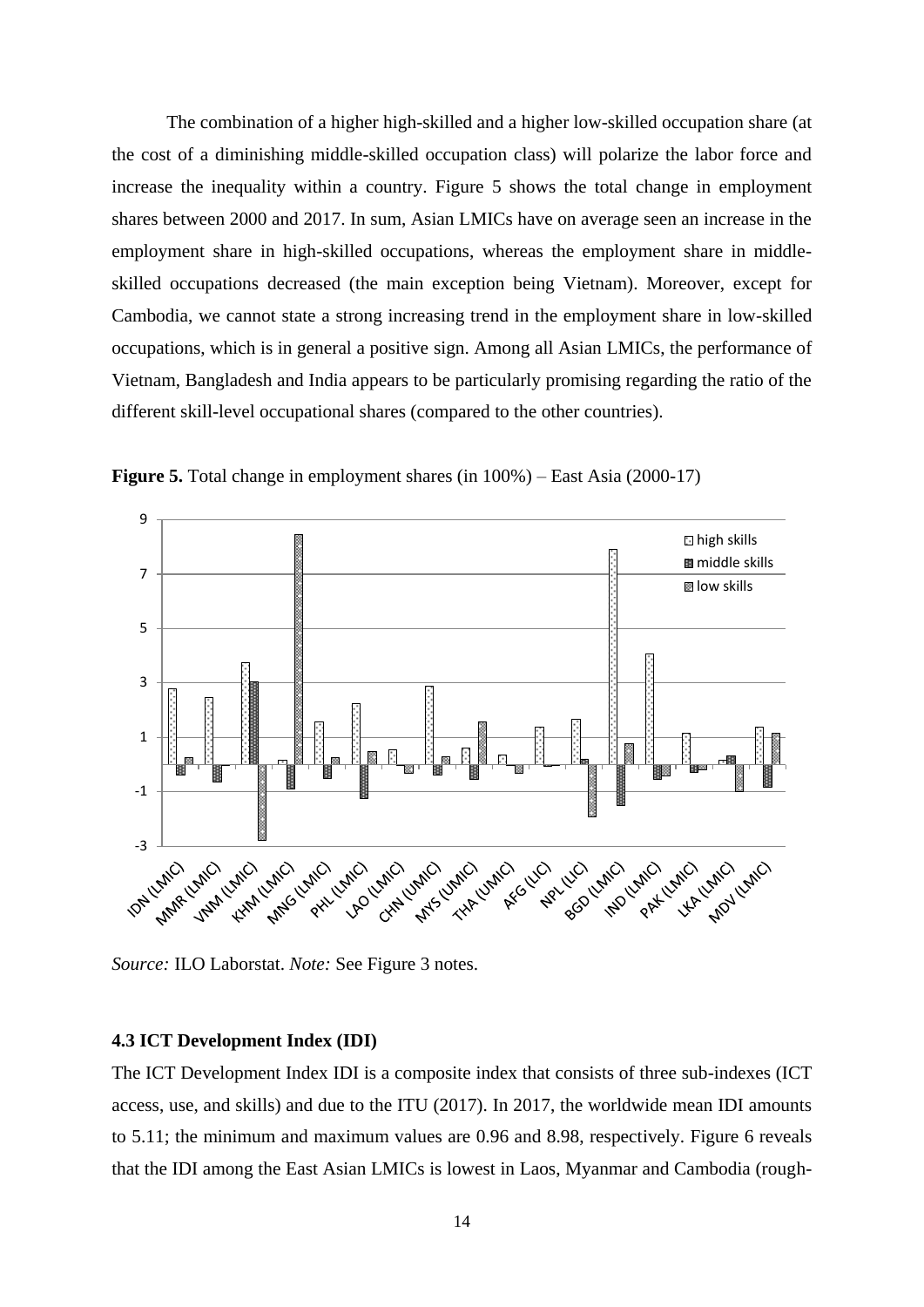ly around 3 for all three countries). Indonesia, Vietnam, and the Philippines perform slightly better, reaching 54, 55, and 58 percent of the East Asian HIC and United States level. Mongolia is the strongest performer among the East Asian LMICs (with an IDI of 4.96 corresponding to 61 percent of the East Asian HICs level). The East Asian UMICs record IDIs between 5.60 and 6.38. If we compare the average performance of Latin American MICs and East Asian MICs, the latter group records a slightly higher IDI score (4.92 versus 4.56). Also, if we further subdivide into LMICs and UMICs, the East Asian sub-groups outperform their Latin American counterparts (with their average scores being about 9 and 20 percent higher, respectively). The performance of the South Asian LMICs is much lower, only Sri Lanka and India surpass the threshold of 3. Also, the South Asian LICs report relatively low values, reaching only approximately one third of the level of the United States and the East Asian HICs and are even far below the world average of 5.11. The Maldives, the only UMIC in the South Asian country group, reports an IDI of 5.25, which is slightly below that of the East Asian UMICs; however, it is still higher than the Latin American UMICs' average score. In contrast, the South Asian LMICs are outperformed by the Latin American LMICs, which on average report a 22 percent higher score. In sum, the Asian UMICs perform relatively well; however, the low IDIs of almost all South Asian LICs and LMICs in our sample as well as of some East Asian LMICs (in particular, Laos, Myanmar and Cambodia) are a bit worrying. In the future, these countries should focus more on their ICT development in order to keep pace in the ongoing digitalization and automation process.



**Figure 6.** IDI – East Asia (MICs)

*Source:* ITU (2017). *Note:* See Figure 3 notes.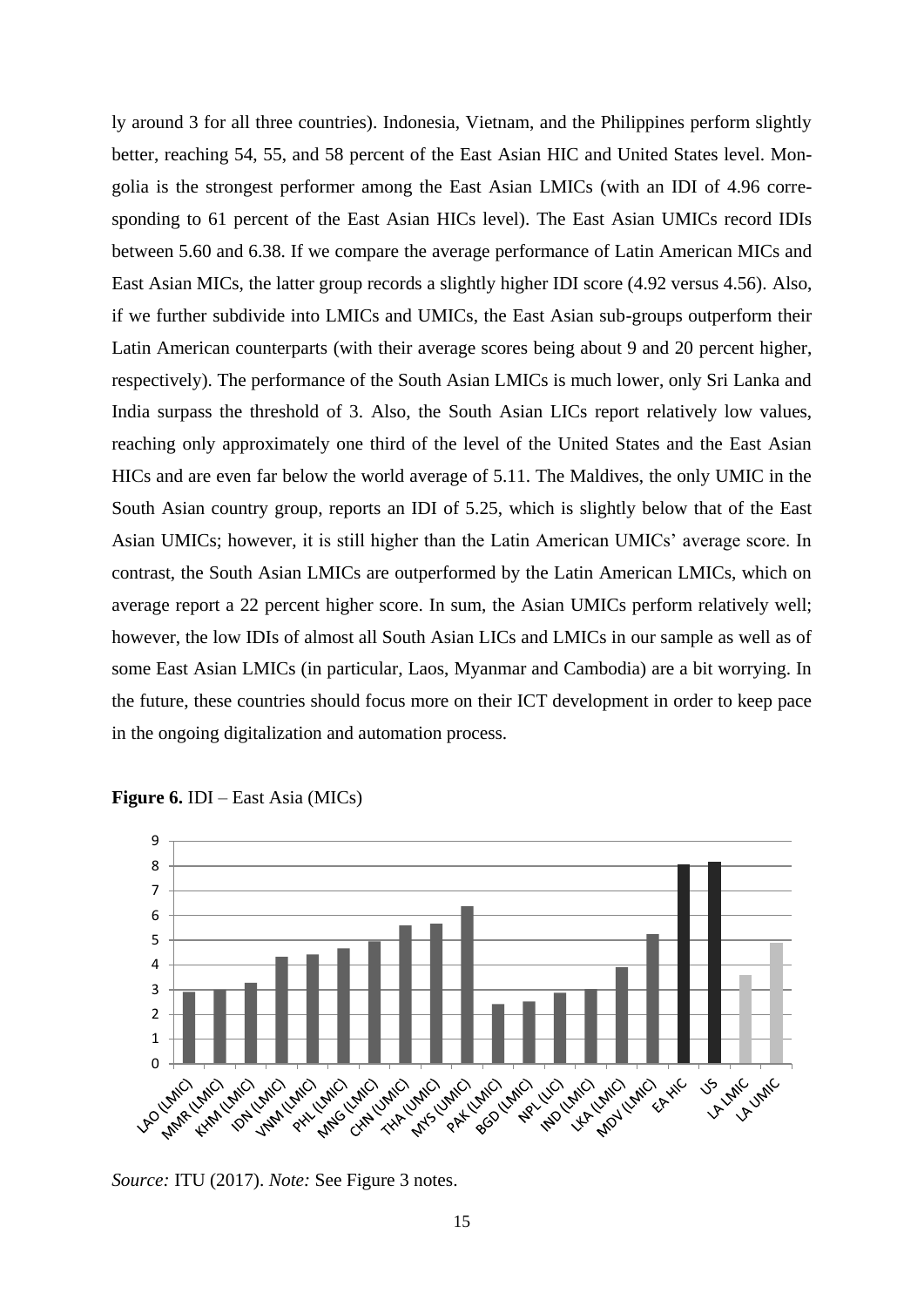#### **4.4 Summary of our main findings**

**.** 

Table 1 provides a summary of our key findings. Regarding the LAYS measure, we construct an overall score based on a) the number of the LAYS and b) the difference between the LAYS and the unadjusted mean school years. "+++" indicates a very good performance (relatively high LAYS close to the Asian frontiers, small difference to the unadjusted school years), "++" a positive performance (high LAYS and medium difference or medium LAYS and small difference), "+" indicates a regular performance (medium LAYS and medium difference), "-" indicates a relatively poor performance (medium LAYS and high difference or low LAYS and medium difference), and "--" implies a poor performance (low LAYS, high difference). <sup>8</sup> For the last two columns, a "-", "+", "++", and "+++" correspond to an employment share in high-skilled occupations below 5 percent, between 5 and 15 percent, between 15 and 25 percent, and above 25 percent, respectively, and an IDI below 3, between 3 and 4, between 4 and 5, and over 5, respectively. Of course, this choice of thresholds is partly subjective and shall only provide a general impression of the performance of the Asian (L)MICs in cross-country comparison. Among the (South) East Asian LMICs, Malaysia performs best, reaching top scores in every category and showing in general a strong catching up tendency to the East Asian HICs and the US. Therefore, from the human capital and skill requirement standpoint, it has the lowest probability to experience an "MIT 2.0". Also, Vietnam, Mongolia, the Maldives, and China show an overall good performance regarding the human capital and skill indicators. The performance of Laos and Nepal is most worrying since they record low values in all categories. Among the South Asian LMICs, Bangladesh is the best performing country; however, it has still relatively low general educational levels with learning-adjusted years of schooling around 6.5. The two LICs Nepal and Afghanistan and – somewhat surprisingly – India bring up the rear. Interestingly, South Asian LMICs perform significantly lower than the East Asian LMICs regarding the LAYS and the IDI.

<sup>8</sup> High, medium, and low LAYS correspond to above 9 LAYS, between 6.5 and 9 LAYS, and below 6.5 LAYS. A high, medium, and small difference between the LAYS and the unadjusted school years correspond to a difference above 4 years, between 3 and 4 years, and below (and in one borderline case around) 3 years.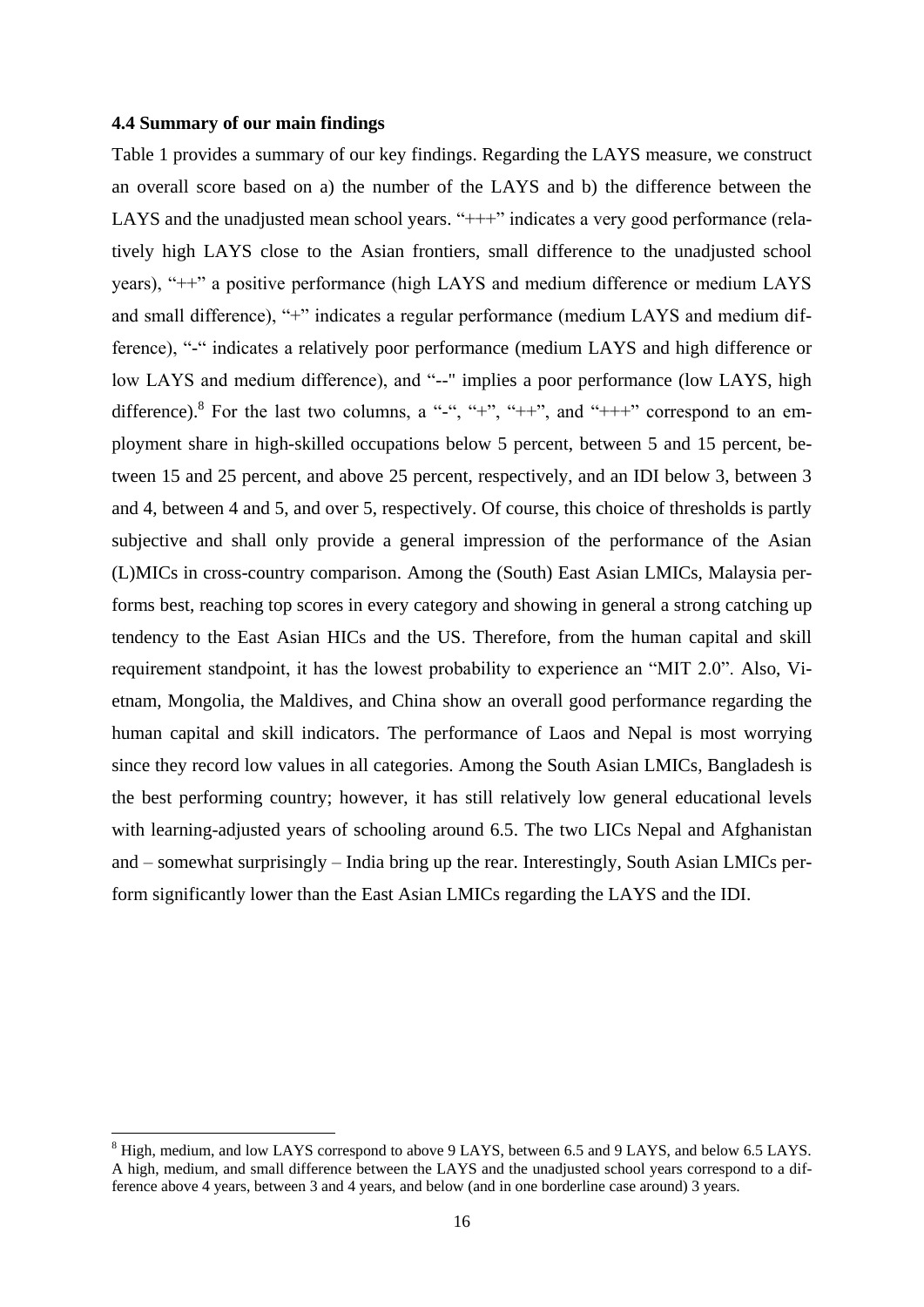| Country     | <b>Income</b> | <b>Region</b>   | <b>Years</b> | <b>LAYS</b>   | <b>Diff</b> | <b>LAYS</b>              | <b>High</b>              | <b>IDI17</b>             |
|-------------|---------------|-----------------|--------------|---------------|-------------|--------------------------|--------------------------|--------------------------|
|             | <b>Class</b>  |                 |              |               |             | <b>Score</b>             | <b>Skills</b>            |                          |
| Cambodia    | <b>LMIC</b>   | South East Asia | 9.6(14)      | 6.9(9)        | $-2.7$      | $++$                     | $\blacksquare$           | $\overline{\phantom{0}}$ |
| Indonesia   | <b>LMIC</b>   | South East Asia | 12.3(6)      | 7.9(8)        | $-4.4$      | $\blacksquare$           | $+$                      | $+$                      |
| Laos        | <b>LMIC</b>   | South East Asia | 10.8(11)     | 6.4(13)       | $-4.5$      | $\blacksquare$           | $\overline{\phantom{a}}$ | $\overline{\phantom{0}}$ |
| Mongolia    | <b>LMIC</b>   | East Asia       | 13.6(1)      | 9.5(3)        | $-4.1$      | $+$                      | $+++$                    | $^{+}$                   |
| Myanmar     | <b>LMIC</b>   | South East Asia | 9.9(13)      | 6.7(11)       | $-3.2$      | $+$                      | $++$                     | $\overline{\phantom{0}}$ |
| Philippines | <b>LMIC</b>   | South East Asia | 12.8(4)      | 8.4(6)        | $-4.4$      | $\overline{\phantom{a}}$ | $+++$                    | $+$                      |
| Vietnam     | <b>LMIC</b>   | South East Asia | 12.3(7)      | 10.2(1)       | $-2.1$      | $+++$                    | $+$                      | $+$                      |
| China       | <b>UMIC</b>   | East Asia       | 13.3(2)      | 9.7(2)        | $-3.6$      | $++$                     | $+$                      | $++$                     |
| Malaysia    | <b>UMIC</b>   | South East Asia | 12.2(8)      | 9.1(4)        | $-3.1$      | $+++$                    | $+++$                    | $^{+++}$                 |
| Thailand    | <b>UMIC</b>   | South East Asia | 12.4(5)      | 8.6(5)        | $-3.7$      | $+$                      | $+$                      | $++$                     |
| Afghanistan | <b>LIC</b>    | South Asia      | 8.6(16)      | 4.9(15)       | $-3.7$      | $\frac{1}{2}$            | $\overline{\phantom{a}}$ | <b>NA</b>                |
| Nepal       | LIC           | South Asia      | 11.7(9)      | 6.9(10)       | $-4.8$      | ÷,                       |                          | $\blacksquare$           |
| Bangladesh  | <b>LMIC</b>   | South Asia      | 11.0(10)     | 6.5(12)       | $-4.5$      | ÷,                       | $++$                     | $\overline{\phantom{a}}$ |
| India       | <b>LMIC</b>   | South Asia      | 10.2(12)     | 5.8(14)       | $-4.4$      | $-$                      | $+$                      | ÷                        |
| Pakistan    | <b>LMIC</b>   | South Asia      | 8.8(15)      | 4.8(16)       | $-4.1$      | $-$                      | $^{++}$                  | $\blacksquare$           |
| Sri Lanka   | <b>LMIC</b>   | South Asia      | 13.0(3)      | 8.3(7)        | $-4.7$      | $\blacksquare$           | $+$                      | ÷                        |
| Maldives    | <b>UMIC</b>   | South Asia      | $NA$ (NA)    | $NA$ ( $NA$ ) | NA          | NA                       | $+++$                    | $++$                     |
| <b>US</b>   | <b>HIC</b>    | North America   | 13.3         | 11.1          | $-2.2$      |                          |                          |                          |
| EA HIC      | <b>HIC</b>    | East Asia       | 13.6         | 12.2          | $-1.3$      |                          |                          |                          |

**Table 1.** Summary – Human capital indicators in Asian LICs

*Note:* "LIC", "MIC", "LMIC", "UMIC", "HIC" stand for low-, middle-, lower-middle, and uppermiddle, and high-income country. "LAYS" denotes the learning-adjusted years of schooling, "High Skills" denotes the employment share in high-skilled occupations and "IDI17" stands for the ICT Development Index for the year 2017. The LAYS ranks (of our Asian MIC sample) are in brackets.

#### **5. Conclusion**

In our paper, we have analyzed how the current and future challenges of automation and the 4<sup>th</sup> Industrial Revolution will influence the initial growth drivers of MICs and the MIT mechanism. In particular, we have shown that automation affects the MIT mechanism at two main stages: First, the typical initial growth drivers (structural change and trade/imitation) are weakened and this reduces the initial growth push for developing countries, leading to an earlier MIT at the lower end of the MIR. Second, once wages start rising, the necessary shift in the growth strategy is afflicted with higher requirements, particularly regarding human capital. This in turn, will lead to a higher persistence of the trap and it will become more dif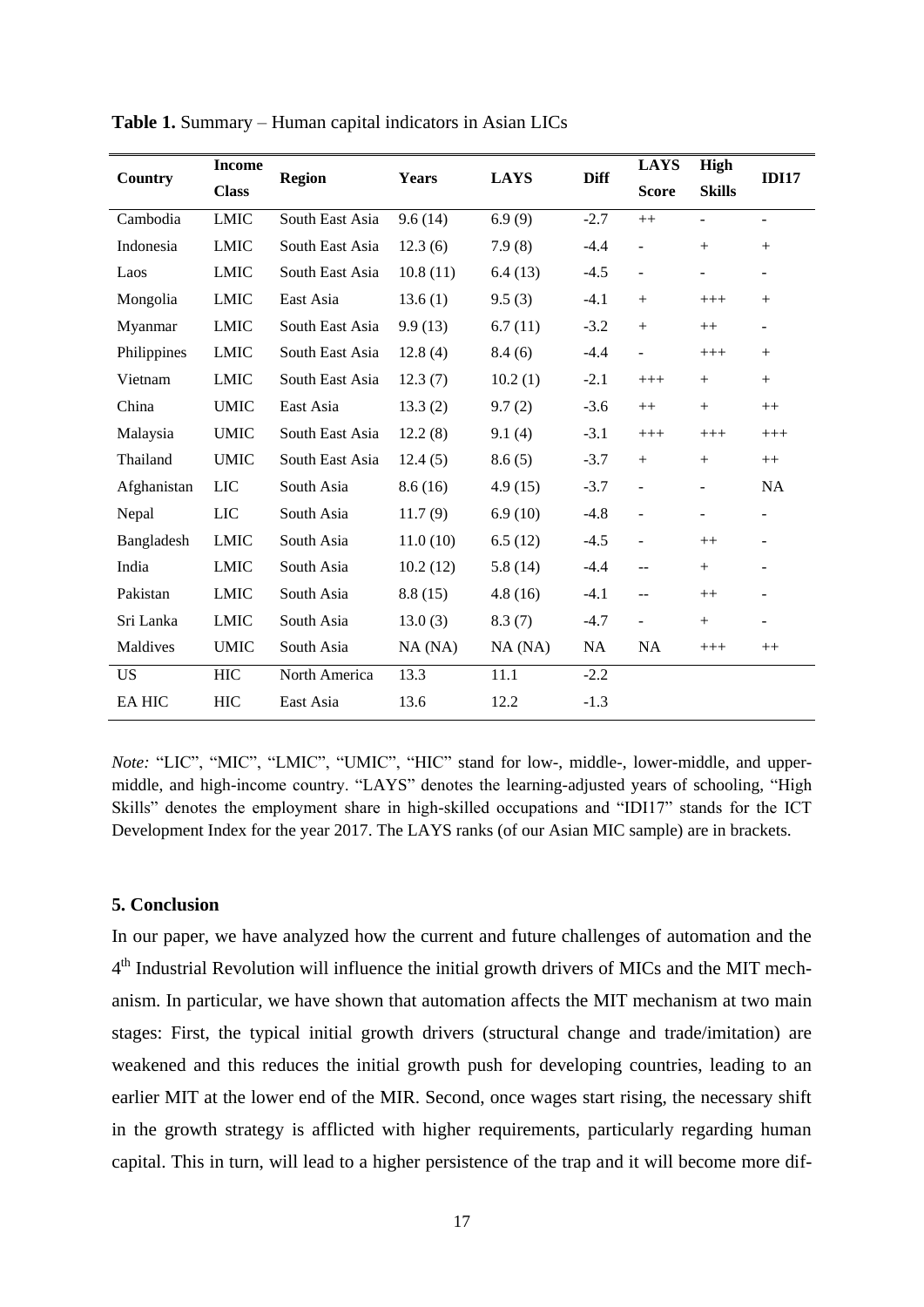ficult to break out of it. Thus, the automation-augmented "MIT 2.0" will be much more challenging than today's "normal" MIT. At all points where automation is strongly intertwined with the MIT mechanism, human capital, particularly the presence of non-routine cognitive and ICT skills, is a critical constraint. Thus, improving the skills and knowledge needed with the rapid advance of digitalization, automation and artificial intelligence will be key success factors for overcoming the automation-augmented "MIT 2.0". However, of course, the rapid development of human capital alone is no guarantee for success for the emerging countries. As already indicated, human capital is intertwined with various other factors that are also decisive for overcoming a growth slowdown at the middle-income range (see Glawe and Wagner, 2019, for an overview of these factors). Moreover, country specific characteristics and the institutional-political framework certainly also play a crucial role for the economic success of a developing country or  $EME<sup>9</sup>$ . Thus, one should interpret improvements in human capital (in accordance with the requirements of the  $4<sup>th</sup>$  Industrial Revolution) as a vitally important *necessary* but not sufficient condition to avoid the MIT 2.0.

In the second part of our paper, we particularly analyzed the implications for Asian developing countries and EMEs, especially regarding their skills and human capital performance. In particular, we focused on the percentage of the (learning-adjusted) mean school years, the share of the population working in occupations that require high cognitive and interpersonal skills, and an ICT development index. Overall, South Asian LMICs perform on average slightly worse than their East Asian counterparts, particularly regarding the LAYS measure. Among the East Asian LMICs, Malaysia's performance is outstanding, but also Vietnam, China, and Mongolia score well. Among the South Asian LMICs, Bangladesh and Pakistan are the best-performing countries. Please note that our analysis only gives a first impression of the situation in developing Asia and ability of the Asian LMICs (and LICs) to cope with the increasing challenges of digitalization and automation. Future research should more extensively analyze the skill requirements and develop indicators that measure cognitive, socioemotional, interpersonal and ICT skills more precisely. Moreover, in depth country studies could provide a more accurate picture of the situation in individual countries.

1

 $9$  See, for example, Glawe and Wagner (2019), Section 4.5. Future research should focus more strongly on the interconnections between human capital, institutional quality, and automation/artificial intelligence.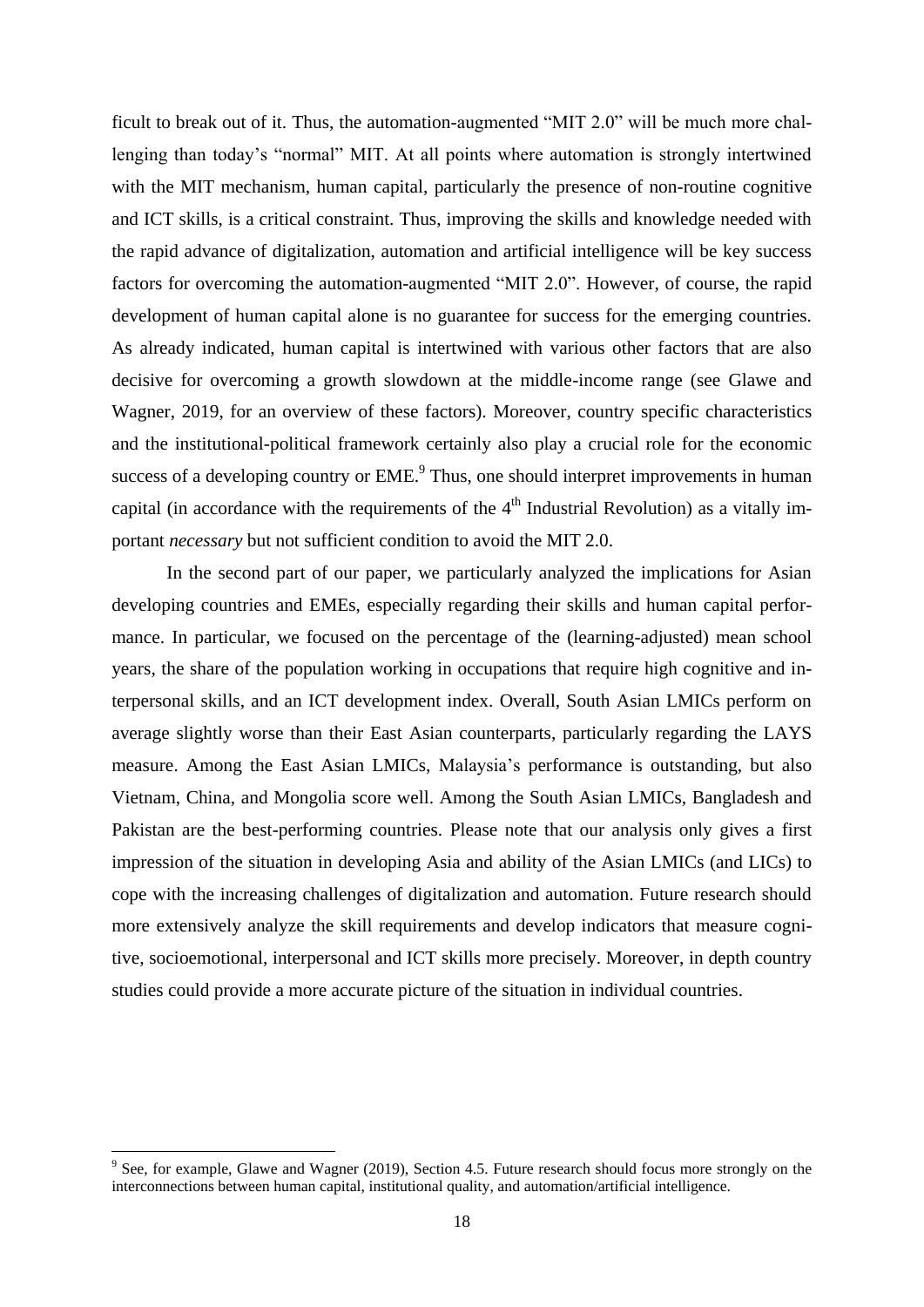#### **References**

Acemoglu, Daron, and David Autor. 2011. Skills, tasks and technologies: Implications for employment and earnings. *Handbook of Labor Economics* 4: 1043–1171.

Acemoglu, Daron, and Pascual Restrepo. 2018. Artificial Intelligence, Automation and Work. NBER Working Paper 24196.

Autor, David H. 2015. Why Are There Still So Many Jobs? The History and Future of Workplace Automation. *Journal of Economic Perspectives* 29(3): 3–30.

Barro, Robert J., and Jong-Wha Lee. 2013. A New Data Set of Educational Attainment in the World, 1950-2010. *Journal of Development Economics* 104: 184–198.

Cai, Fang. 2012. The Coming Demographic Impact on China's Growth: The Age Factor in the Middle-Income Trap. *Asian Economic Papers* 11(1): 95-111.

Coe, David T., and Elhanan Helpman. 1995. International R&D spillovers. *European Economic Review* 39(5): 859–887.

DBR. 2018. Digital Economics - How AI and Robotics Are Changing Our Work and Our Lives. EU Monitor Digital Economy and Structural Change. Deutsche Bundesbank.

Eichengreen, Barry, Donghyun Park, and Kwanho Shin. 2012. When Fast-Growing Economies Slow Down: International Evidence and Implications for China. *Asian Economic Papers* 11(1): 42-87.

Frey, Carl Benedikt et al. 2016. *Technology at Work v2.0 – The Future Is Not What It Used to Be*. Citi GPS: Global perspectives & solutions.

Glawe, Linda, and Helmut Wagner. 2016. The Middle-Income Trap: Definitions, Theories and Countries Concerned - A Literature Survey. *Comparative Economic Studies* 58(4): 507- 38.

Glawe, Linda, and Helmut Wagner. 2019. China in the Middle-Income Trap? forthcoming in: *China Economic Review*.